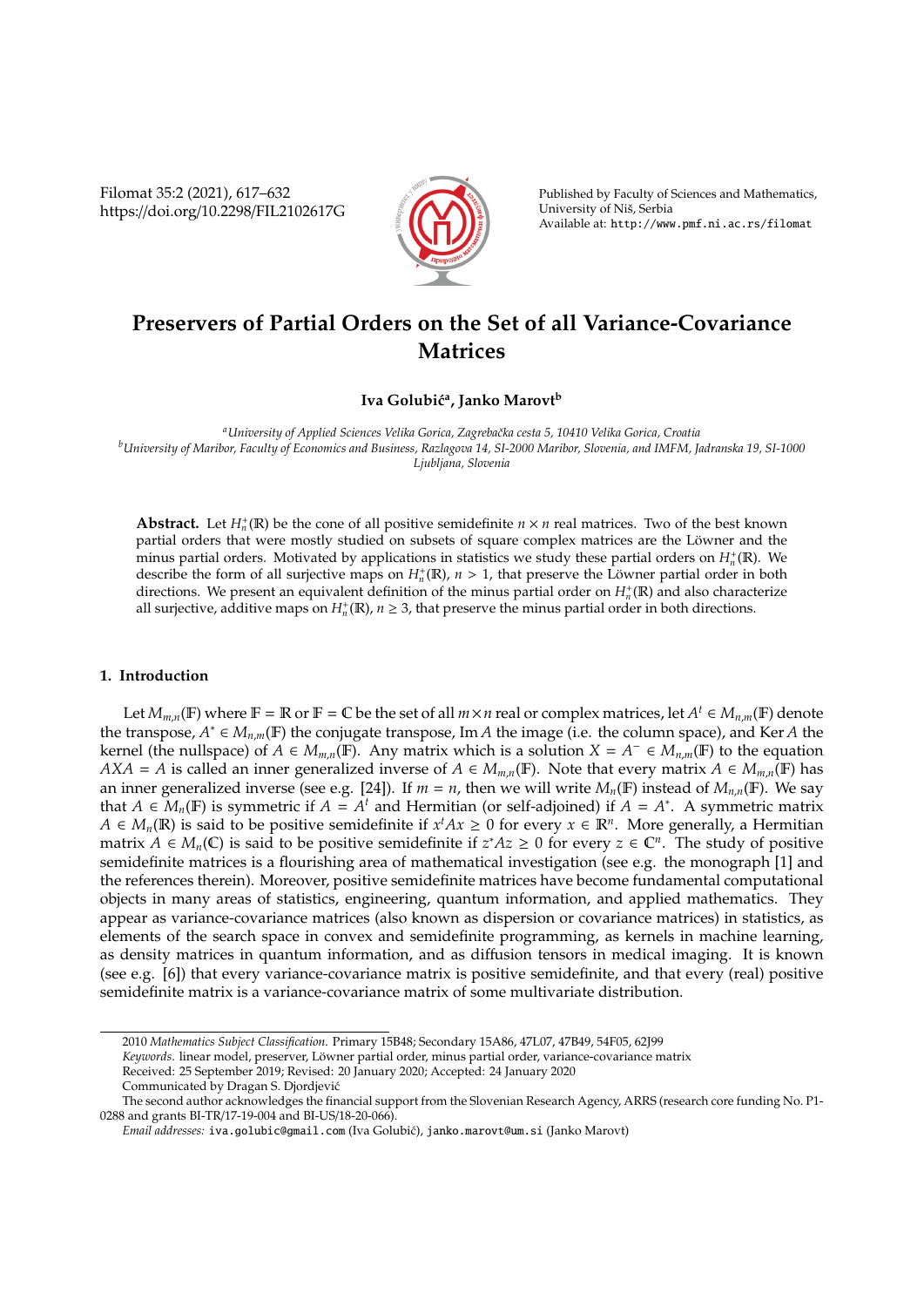There are many partial orders which may be defined on various sets of matrices. We will next present two of the best known. Let  $A, B \in M_n(\mathbb{R})$  be symmetric matrices. Then we say that *A* is below *B* with respect to the Löwner partial order and write

$$
A \leq^{L} B \quad \text{if} \quad B - A \quad \text{is positive semidefinite.} \tag{1}
$$

Löwner partial order has many applications in statistics especially in the theory of linear statistical models. Let

 $y = X\beta + \epsilon$ 

be the matrix form of a linear model. Here *y* is a real *n* × 1 random vector of observed quantities which we try to explain with other quantities that determine the matrix  $X \in M_{n,p}(\mathbb{R})$ . It is assumed that  $E(\epsilon) = 0$  and  $V(\epsilon) = \sigma^2 D$ , i.e. the errors have the zero mean and covariances are known up to a scalar (real number). Here *V* denotes the variance-covariance matrix. The nonnegative parameter  $\sigma^2$  and the vector of parameters (real numbers) β are unspecified, and *D* ∈ *Mn*(R) is a known positive semidefinite matrix. We denote this linear model with the triplet  $(y, X\beta, \sigma^2 D)$ .

Classical inference problems related to the linear model  $(y, X\beta, \sigma^2D)$  usually concern a vector linear parametric function (LPF), *A*β (here *A* is a real matrix with *p* columns). We try to estimate it by a linear function of the response *Cy* (here *C* is a real matrix with *n* columns). We say that the statistic *Cy* is a linear unbiased estimator (LUE) of *Aβ* if  $E(Cy) = A\beta$  for all possible values of  $\beta \in \mathbb{R}^p$ . A vector LPF is said to be estimable if it has an LUE. The best linear unbiased estimator (BLUE) of an estimable vector LPF is defined as the LUE having the smallest variance-covariance matrix. Here, the "variance-covariance" condition is expressed in terms of the Löwner order  $\leq^L$ . Let  $A\beta$  be estimable. Then *Ly* is said to be BLUE of  $A\beta$  if (i)  $E(Ly) = A\beta$  for all  $\beta \in \mathbb{R}^p$  and (ii)  $V(Ly) \leq^L V(My)$  for all  $\beta \in \mathbb{R}^p$  and all *My* satisfying  $E(My) = A\beta$ .

The second partial order which also has many applications in statistics (see [24, Sections 15.3, 15.4]) may be defined on the full set  $M_{m,n}(\mathbb{R})$ . For  $A, B \in M_{m,n}(\mathbb{R})$  we say that  $A$  is below  $B$  with respect to the minus partial order (know also as the rank substractivity partial order) and write

$$
A \leq B
$$
 when  $A^-A = A^-B$  and  $AA^- = BA^-$ 

for some inner generalized inverse  $A^-$  of  $A$ . It is known (see e.g. [24]) that for  $A, B \in M_{m,n}(\mathbb{R})$ ,

$$
A \leq^{-} B \quad \text{if and only if} \quad \text{rank}(B - A) = \text{rank}(B) - \text{rank}(A). \tag{2}
$$

Note that both orders may be defined in the same way on sets of complex matrices [24]. Moreover, the minus partial order was introduced by Hartwig in [11] and independently by Nambooripad in [27] on a general regular semigroup however it was mostly studied on *Mn*(F) (see [23] and the references therein). More recently, Šemrl generalized in [34] this order to  $B(H)$ , the algebra of all bounded linear opearators on a Hilbert space H, and studied preservers of this order (see also [18]). Let A be some subset of  $B(H)$  and denote by  $\leq$  one of the above orders (i.e.  $\leq^L$  or  $\leq^-$ ). We say that that a map  $\varphi : \mathcal{A} \to \mathcal{A}$  preserves an order ≤ in both directions when

$$
A \leq B
$$
 if and only if  $\varphi(A) \leq \varphi(B)$ 

for every  $A, B \in \mathcal{A}$ .

Motivated by applications in quantum mechanics and quantum statistics Molnár studied preservers that are connected to certain structures of bounded linear operators which appear in mathematical foundations of quantum mechanics, i.e. he studied automorphisms of the underlying quantum structures or, in other words, quantum mechanical symmetries. Let  $A^*$  be the adjoint operator of  $A \in B(\mathcal{H})$ , and let

$$
B^+(\mathcal{H}) = \{ A \in B(\mathcal{H}) : A = A^* \text{ and } \langle Ax, x \rangle \ge 0 \text{ for every } x \in \mathcal{H} \}
$$

be the set of all positive operators in *B*(*H*). Note that in case when  $\dim \mathcal{H} < \infty$ , the set *B*<sup>+</sup>(*H*) may be identified with the set of all positive semidefinite  $n \times n$  matrices. Note also that we may generalize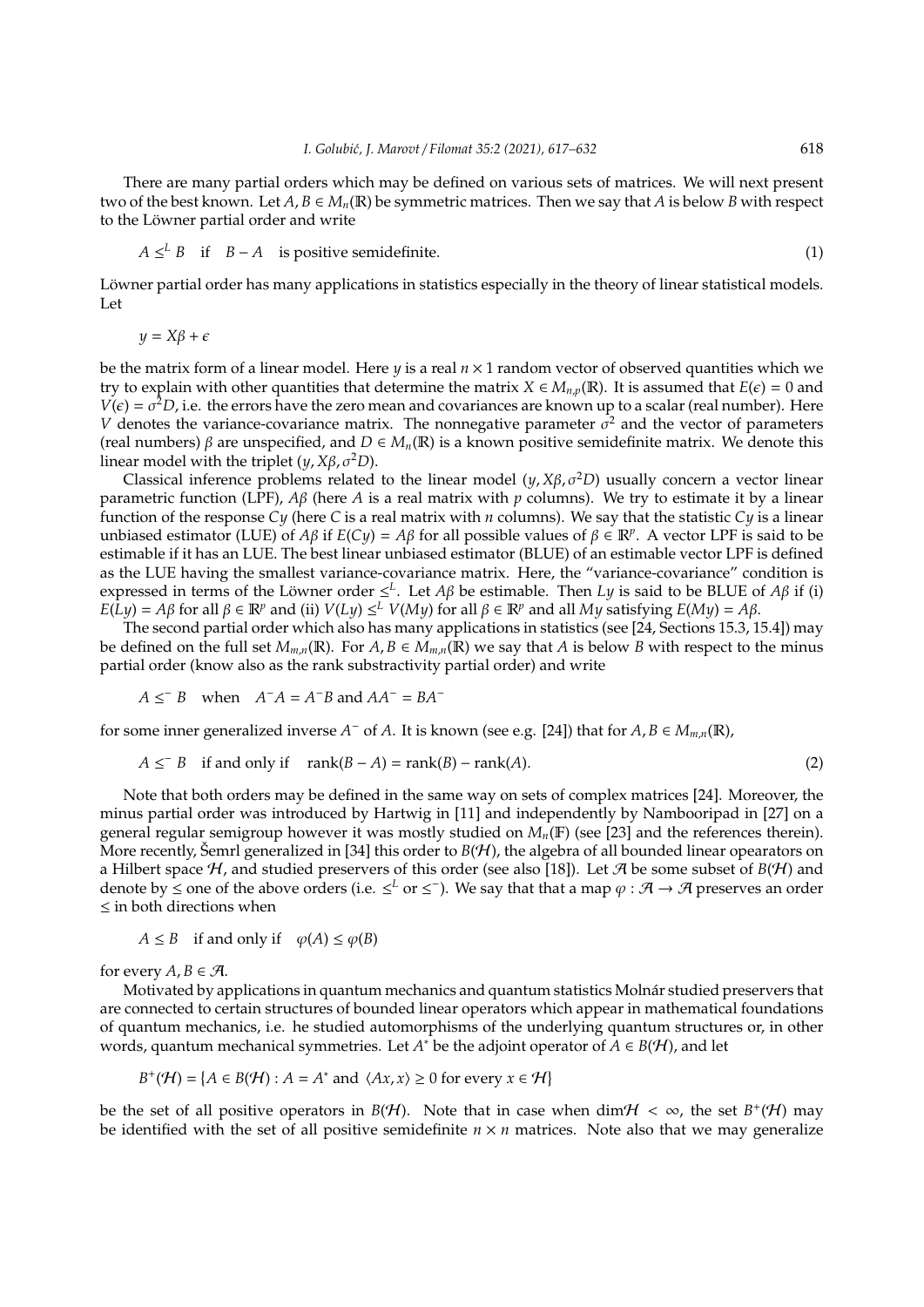definition (1) to the set of all self-adjoined operators in  $B(H)$  in the following way: For two self-adjoined operators *A*, *B* ∈ *B*(*H*) we write *A* ≤<sup>L</sup> *B* when *B*−*A* ∈ *B*<sup>+</sup>(*H*). Under assumption that *H* is a complex Hilbert space with dim $H > 1$ , Molnár described in [25] the form of all bijective maps on  $B^+(\mathcal{H})$  that preserve the Löwner partial order in both directions. It turns out that every such a map  $\varphi$  is of the form

$$
\varphi(A) = TAT^*, \quad A \in B^+(\mathcal{H})
$$
\n<sup>(3)</sup>

where  $T : \mathcal{H} \to \mathcal{H}$  is an invertible bounded either linear or conjugate-linear operator. Since we expect that maps preserving the Löwner order in both directions on the set of all real positive semidefinite matrices may have interesting applications in statistics (e.g. in the theory of comparison of linear models [32]), we will study such maps in Section 3. We will show that a similar result to Molnár's Theorem 1 from [25] holds also in the real matrix case, i.e. we will characterize surjective maps (omitting the injectivity assumption) on the set of all  $n \times n$ ,  $n \ge 2$ , positive semidefinite real matrices that preserve the order  $\leq^L$  in both directions. In Section 4, we will study the minus partial order, search for applications of this order in statistics, and describe the form of all surjective, additive maps on the set of all  $n \times n$ ,  $n \geq 3$ , positive semidefinite real matrices that preserve the minus partial order in both directions.

#### **2. Preliminaries**

Let us present some tools that will be useful throughout the paper. As before, let  $\mathbb{F} = \mathbb{R}$  or  $\mathbb{F} = \mathbb{C}$ . Let *H<sub>n</sub>*(F) be the set of all Hermitian (symmetric in the real case) matrices in  $M_n$ (F), denote by  $H_n^+$ (F) the set of all positive semidefinite matrices in  $H_n(\mathbb{F})$  and by  $P_n(\mathbb{F})$  the set of all idempotent matrices in  $H_n^+(\mathbb{F})$  (i.e. the set of all orthogonal projection matrices in  $M_n(\mathbb{F})$ ). Let *V* be a subspace of  $\mathbb{F}^n$ . By  $P_V \in P_n(\mathbb{F})$  we will denote the orthogonal projection matrix with Im  $P_V = V$ . Recall that a convex cone C is a subset of a vector space  $V$  over an ordered field that is closed under all linear combinations with nonnegative scalars. For every convex cone C, we will from now on assume that  $C \cap (-C) = \{0\}$ . Observe that then every convex cone C induces a partial ordering  $\leq$  on  $\gamma$  so that we write

 $x \leq y$  when  $y - x \in C$ .

Note that  $H_n^+(\mathbb{F})$  is a convex cone which is closed in the real normed vector space  $H_n(\mathbb{F})$ . The following result of Rothaus [31] will be one of the main tools in the proof of our first theorem.

**Proposition 2.1.** *Let*  $\mathcal{D}$  *be the interior of a closed convex cone*  $C$  *in a real normed vector space*  $V$ *. Suppose*  $\varphi : \mathcal{D} \to \mathcal{D}$ *is a bijective map where*

 $x \leq y$  *if and only if*  $\varphi(x) \leq \varphi(y)$ 

*for every x, y*  $\in \mathcal{D}$ *. Then the map*  $\varphi$  *is linear.* 

We say that two Hermitian (symmetric) matrices  $A, B \in M_n(\mathbb{F})$  are adjacent if rank $(A - B) = 1$ . Huang and Šemrl characterized in [15] maps  $\varphi : H_n(\mathbb{C}) \to H_m(\mathbb{C})$ ,  $m, n \in \mathbb{N}$ ,  $n > 1$ , such that matrices  $\varphi(A)$  and  $\varphi(B)$ are adjacent whenever *A* and *B* are adjacent,  $A, B \in H_n(\mathbb{C})$ . In [20] Legiša considered adjacency preserving maps from  $H_n(\mathbb{R})$  to  $H_m(\mathbb{R})$  and proved the following result.

**Proposition 2.2.** Let  $n \geq 2$  and let  $\varphi : H_n(\mathbb{R}) \to H_m(\mathbb{R})$  be a map preserving adjacency, i.e. if  $A, B \in H_n(\mathbb{R})$  and rank $(A - B) = 1$ , then rank $(\varphi(A) - \varphi(B)) = 1$ . Suppose  $\varphi(0) = 0$ . Then either

*(i) there is a rank-one matrix B*  $\in$  *H<sub>m</sub>*( $\mathbb{R}$ ) *and a function*  $f : H_n(\mathbb{R}) \to \mathbb{R}$  *such that for every*  $A \in H_n(\mathbb{R})$ 

$$
\varphi(A) = f(A)B, or
$$

*(ii)* there exist  $c \in \{-1, 1\}$  *and an invertible matrix*  $R \in M_m(\mathbb{R})$  *such that for every*  $A \in H_n(\mathbb{R})$ 

$$
\varphi(A) = cR \begin{bmatrix} A & 0 \\ 0 & 0 \end{bmatrix} R^t.
$$

*(Obviously, in this case*  $m \ge n$ *. If*  $m = n$ *, the zeros on the right-hand side of the formula are absent.)*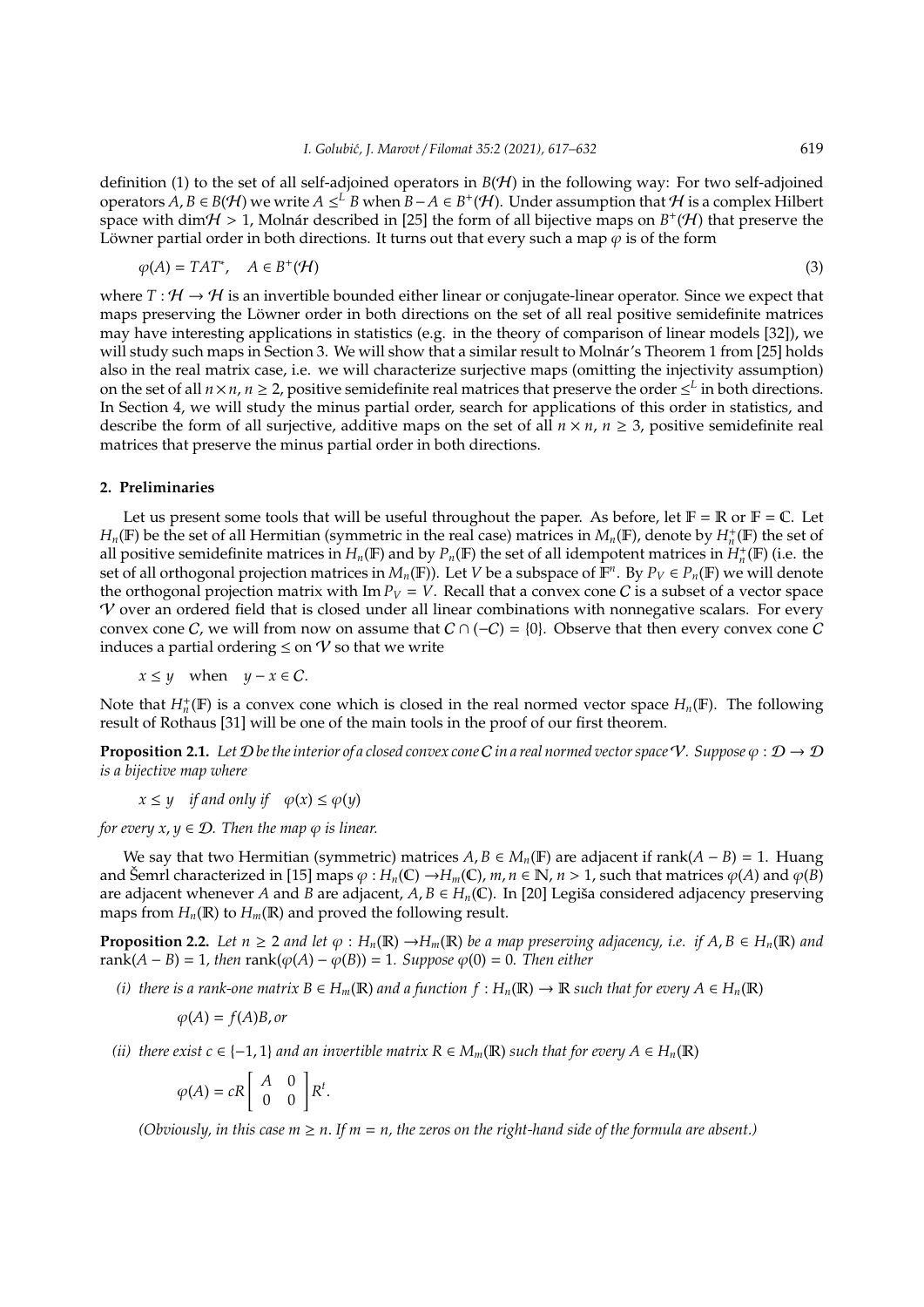We will conclude this section with an auxiliary result. Note first that for  $A, B \in H_n(\mathbb{F})$ ,  $B \leq^L A$  implies Im  $B \subseteq$  Im  $A$  (see e.g. [24, Corollary 8.2.12]).

**Lemma 2.3.** *Let*  $A, B \in H_n^+(\mathbb{F})$  *and let* rank( $A$ ) = 1*.* If  $B \leq^L A$ *, then*  $B = \lambda A$  *for some scalar*  $\lambda \in [0, 1]$ *.* 

*Proof.* Since *A* is of rank-one and  $A \in H_n^+(\mathbb{F})$ , it follows by the spectral theorem [7, page 46] that  $A = \alpha P$ where  $\alpha > 0$  and  $P \in P_n(\mathbb{F})$  with rank(*P*) = 1. Let  $B \leq^L A$  for some  $B \in H_n^+(\mathbb{F})$ . Then  $\text{Im } B \subseteq \text{Im } A$  and thus rank(*B*)  $\leq$  1. Again, by the spectral theorem *B* = *βQ* for some  $\beta$   $\geq$  0 and a rank-one  $Q \in P_n(\mathbb{F})$ . If  $\beta$  = 0, then  $B = 0$  and thus  $B = \lambda A$  for  $\lambda = 0$ . Suppose  $\beta \neq 0$ . Since Im  $B \subseteq \text{Im } A$ , we have Im  $Q = \text{Im } P$  and thus (since *P* and *Q* are orthogonal projection matrices) *P* = *Q*. Let  $\lambda = \frac{\beta}{a}$  $\frac{\rho}{\alpha}$ . We have

$$
\lambda A = \frac{\beta}{\alpha} \alpha P = \beta P = B.
$$

Moreover, from  $B \leq^L A$  it clearly follows that  $\lambda \in [0,1]$ .

## **3. Preservers of the Löwner partial order**

Let *S* ∈ *M<sub>n</sub>*(**R**) be an invertible matrix and *A*, *B*, *C* ∈ *H<sub>n</sub>*(**R**). It is easy to see ([24, Theorem 8.2.7, Remark 8.2.8]) that then

$$
A \leq^{L} B \quad \text{if and only if} \quad SAS^t \leq^{L} SBS^t. \tag{4}
$$

Also, if  $A \leq^L B$ , then  $A + C \leq^L B + C$  and  $\lambda A \leq^L \lambda B$  for every  $\lambda \geq 0$ . Let us now state and prove our main result. The proof will follow some ideas from [25, the proof of Theorem 1] however for the sake of completeness and since we are dealing here with real matrices, we will not skip the details and will present it in its entirety.

**Theorem 3.1.** Let  $n \ge 2$  be an integer. Then  $\varphi : H_n^+(\mathbb{R}) \to H_n^+(\mathbb{R})$  is a surjective map that preserves the Löwner  $\sigma$  *order*  $\leq^L$  *in both directions if and only if there exists an invertible matrix S*  $\in$  $M_n(\mathbb{R})$  *such that* 

$$
\varphi(A) = SAS^t
$$

*for every*  $A \in H_n^+(\mathbb{R})$ *.* 

*Proof.* If  $\varphi : H_n^+(\mathbb{R}) \to H_n^+(\mathbb{R})$  is of the form  $\varphi(A) = SAS^t$ ,  $A \in H_n^+(\mathbb{R})$ , where  $S \in M_n(\mathbb{R})$  is invertible, than it preserves by (4) the order  $\leq^L$  in both directions and is clearly surjective.

Conversely, let  $\varphi : H_n^+(\mathbb{R}) \to H_n^+(\mathbb{R})$  be a surjective map that preserves the Löwner order  $\leq^L$  in both directions. We will split the proof into several steps.

1.  $\varphi$  *is bijective.* Let  $\varphi(A) = \varphi(B)$  for  $A, B \in H_n^+(\mathbb{R})$ . The order  $\leq^L$  is reflexive so  $\varphi(A) \leq^L \varphi(B)$  and  $\varphi$ (*B*) ≤<sup>*L*</sup>  $\varphi$ (*A*). Since  $\varphi$  preserves the order ≤<sup>*L*</sup> in both directions, we have *A* ≤<sup>*L*</sup> *B* and *B* ≤<sup>*L*</sup> *A*. It follows that  $A = B$ , since  $\leq^L$  is antisymmetric. Thus,  $\varphi$  is injective and therefore bijective.

2.  $\varphi(0) = 0$ . Note that  $0 \leq^L A$  for every  $A \in H_n^+(\mathbb{R})$ . So, on the one hand  $0 \leq^L \varphi(0)$  and on the other hand, since  $\varphi^{-1}$  has the same properties as  $\varphi$ ,  $0 \leq^L \varphi^{-1}(0)$  and thus  $\varphi(0) \leq^L 0$ .

3.  $\varphi$  *preserves the set of all matrices of rank-one.* Let us first show that  $A \in H_n^+(\mathbb{R})$  is of rank-one if and only if for every  $B,C \in \{D \in H_n^+(\mathbb{R}) : D \leq^L A\} \equiv [0,A]$  we have  $B \leq^L C$  or  $C \leq^L B$ , i.e. the order  $\leq^L$  is linear on  $[0, A]$ .

Let  $A \in H_n^+(\mathbb{R})$  be of rank-one and suppose first  $B, C \in [0, A]$ . By Lemma 2.3 we have  $B = \lambda A$  and  $C = \mu A$ for some  $\lambda, \mu \in [0,1]$ . If  $\lambda = 0$  or  $\mu = 0$ , then clearly  $B \leq^L C$  or  $C \leq^L B$ . Suppose  $\lambda \neq 0$  and  $\mu \neq 0$ . It follows that  $\mu B = \lambda C$  and thus

$$
B-C=\left(1-\frac{\mu}{\lambda}\right)B.
$$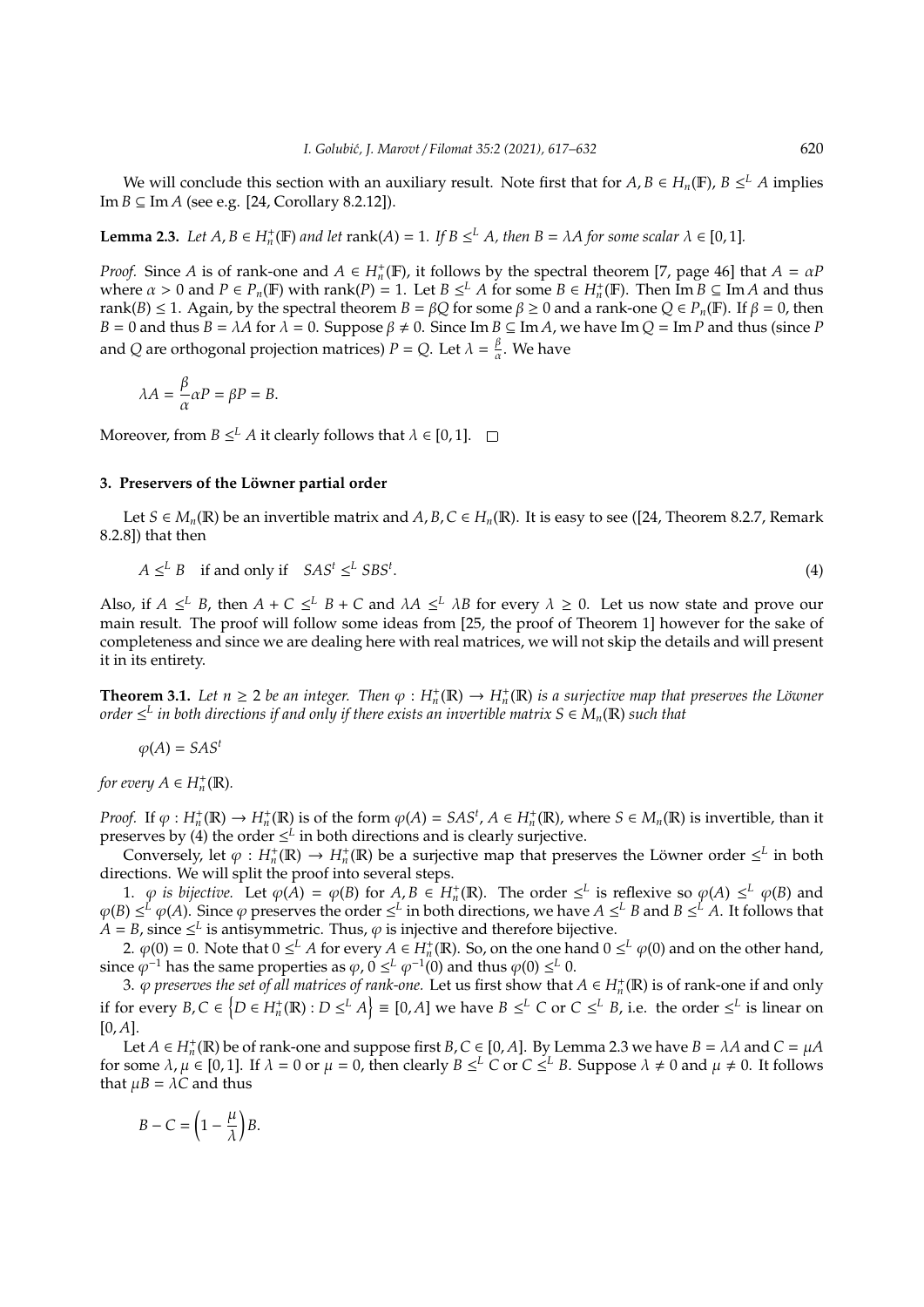*Clearly, then*  $0 \leq^L B - C$  or  $0 \leq^L C - B$ , i.e.  $C \leq^L B$  or  $B \leq^L C$ .

Conversely, suppose that the order  $\leq^L$  is linear on [0, *A*] and assume that rank(*A*) > 1. By the spectral theorem there exist  $P_1, P_2 \in P_n(\mathbb{R})$  of rank-one with  $\text{Im } P_1 \cap \text{Im } P_2 = \{0\}$ , and  $\lambda_1, \lambda_2 \in (0, \infty)$ , such that  $\lambda_1 P_1 \leq^L A$  and  $\lambda_2 P_2 \leq^L A$ , i.e.  $\lambda_1 P_1$ ,  $\lambda_2 P_2 \in [0, A]$ . This yields by assumption  $\lambda_1 P_1 \leq^L \lambda_2 P_2$  or  $\lambda_2 P_2 \leq^L \lambda_1 P_1$ and therefore in either case  $\text{Im } P_1 = \text{Im } P_2$ , a contradiction.

Since  $\varphi$  preserves the order  $\leq^L$  in both directions, [0, *A*] is linearly ordered if and only if  $[0, \varphi(A)]$  is linearly ordered. Thus,  $A \in H_n^+(\mathbb{R})$  is of rank-one if and only if  $\varphi(A)$  is of rank-one.

4.  $\varphi$  preserves the set of all invertible (i.e. positive definite) matrices. For every matrix  $P \in P_n(\mathbb{R})$  of rank *r* there exists an orthogonal matrix  $Q \in M_n(\mathbb{R})$  such that

$$
P = Q \left[ \begin{array}{cc} I_r & 0 \\ 0 & 0 \end{array} \right] Q^t
$$

where  $I_r$  is the  $r \times r$  identity matrix. Let *I* denote the identity matrix in  $M_n(\mathbb{R})$ . Since then

$$
I - P = Q \begin{bmatrix} 0 & 0 \\ 0 & I_{n-r} \end{bmatrix} Q^{t}
$$

it follows by the definition (1) that  $P \leq^L I$  for every matrix  $P \in P_n(\mathbb{R})$ . This implies,  $\epsilon P \leq^L \epsilon I$  for every  $\varepsilon \geq 0$ . Let  $\varepsilon > 0$  be arbitrary but fixed. Let us show that then  $\varphi(\varepsilon I)$  is invertible. By the transitivity of  $\leq^L$ ,  $\alpha P \leq^L \varepsilon I$  for every  $P \in P_n(\mathbb{R})$  and any scalar  $\alpha$  where  $0 \leq \alpha \leq \varepsilon$ . Suppose  $\varphi(\varepsilon I)$  is not invertible. Then there exists a rank-one  $Q \in P_n(\mathbb{R})$  such that Im  $Q \nsubseteq \text{Im } \varphi(\varepsilon I)$ . Since  $\varphi$  is surjective and sends rank-one matrices to rank-one matrices, there exists a rank-one  $P \in P_n(\mathbb{R})$  and  $\alpha > 0$  such that  $\varphi(\alpha P) = Q$ . Here  $\alpha > \varepsilon$  since  $\varphi$  preserves the order in both directions. From  $\epsilon P \leq^L \alpha P$  we have  $\varphi(\epsilon P) \leq^L \varphi(\alpha P) = Q$ . Both  $\epsilon P$  and *Q* are of rank-one and therefore  $\text{Im }\varphi(\varepsilon P) = \text{Im }Q$ . This is a contradiction since  $\varphi(\varepsilon P) \leq^L \varphi(\varepsilon I)$  and therefore Im  $\varphi(\varepsilon P) \subseteq \text{Im } \varphi(\varepsilon I)$ . So,  $\varphi(\varepsilon I)$  is invertible for any  $\varepsilon > 0$ .

Let now  $T \in H_n^+(\mathbb{R})$  be an invertible (i.e. positive definite) matrix. By [29, page 93] there exists  $\varepsilon > 0$ such that  $\epsilon I \leq^L T$ . It follows that  $\varphi(\epsilon I) \leq^L \varphi(T)$  and thus  $\mathbb{R}^n = \text{Im } \varphi(\epsilon I) \subseteq \text{Im } \varphi(T)$ . So,  $\varphi(T)$  is invertible. Since  $\varphi^{-1}$  has the same properties as  $\varphi$ , we may conclude that  $T \in H_n^+(\mathbb{R})$  is invertible if and only if  $\varphi(T)$  is invertible.

5.  $\varphi$  *is linear on the set of all invertible matrices in*  $H_n^+(\mathbb{R})$ . The interior of the set  $H_n^+(\mathbb{R})$  of all positive semidefinite matrices is the set of all invertible (i.e. positive definite) matrices in  $H_n^+(\mathbb{R})$  (see [17, page 239]). Since  $H_n^+$ ( $\mathbb{R}$ ) is a convex cone which is closed in the real normed vector space  $H_n(\mathbb{R})$  and since  $\varphi$  preserves the set of all invertible matrices, we may conclude by Proposition 2.1 that  $\varphi$  is linear (additive and positive homogenous) on the set of all invertible matrices in  $H_n^+({\bar\rho})$ .

6.  $\varphi$  is a linear map. Let  $A, B \in H_n^+(\mathbb{R})$  and let  $A_k = A + \frac{1}{k}I$ ,  $B_k = B + \frac{1}{k}I$ ,  $k \in \mathbb{N}$ . Then  $\{A_k\}$  and  $\{B_k\}$  are sequences of positive definite (invertible) matrices in  $H_n^{\dagger}(\mathbb{R})$ . Observe that both sequences are monotone decreasing with respect to  $\leq^L$  and note that the sequence  $\{A_k\}$  converges to  $A$  and the sequence  $\{B_k\}$  converges to *B* in the strong operator topology. Also,  $\inf_k A_k = A$  and  $\inf_k B_k = B$  where inf denotes the infimum of a sequence. We have  $A + B = \inf_k (A_k + B_k)$ . Since  $\varphi$  preserves the order, it follows that  $\varphi(A) = \inf_k \varphi(A_k)$ ,  $\varphi(B) = \inf_k \varphi(B_k)$ , and  $\varphi(A + B) = \inf_k \varphi(A_k + B_k)$ . Therefore,  $\{\varphi(A_k)\}\$ ,  $\{\varphi(B_k)\}\$ , and  $\{\varphi(A_k + B_k)\}\$  are monotone decreasing sequences bounded from below. By [5, Definition 2.8 and Example 2.10] (see also [30, page 263]) there exist the limits (in the strong sense) of these sequences that equal their infima. Thus,

$$
\varphi(A) = \lim_{k \to \infty} \varphi(A_k), \quad \varphi(B) = \lim_{k \to \infty} \varphi(B_k), \quad \varphi(A + B) = \lim_{k \to \infty} \varphi(A_k + B_k).
$$

Step 5 yields that  $\varphi(A_k + B_k) = \varphi(A_k) + \varphi(B_k)$  and hence

$$
\varphi(A+B)=\lim_{k\to\infty}\varphi(A_k+B_k)=\lim_{k\to\infty}\varphi(A_k)+\lim_{k\to\infty}\varphi(B_k)=\varphi(A)+\varphi(B),
$$

i.e.  $\varphi$  is additive. To show that  $\varphi$  is also (positive) homogenous, let  $\lambda \geq 0$  be any scalar. Clearly,  $\lambda A = \inf_k (\lambda A_k)$ . Again, by the previous step it follows that

$$
\varphi(\lambda A) = \lim_{k \to \infty} \varphi(\lambda A_k) = \lambda \lim_{k \to \infty} \varphi(A_k) = \lambda \varphi(A).
$$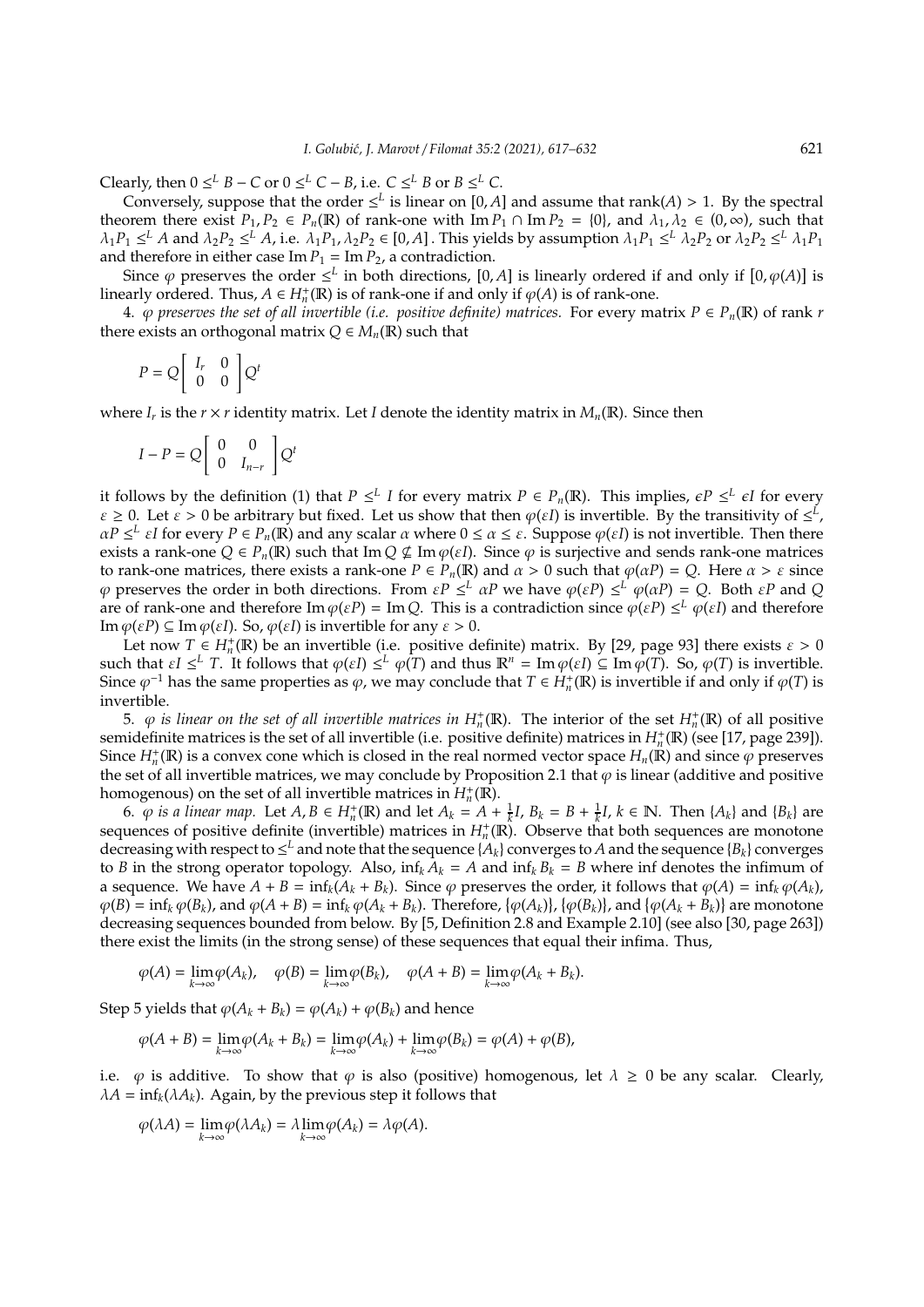7. We will extend the map  $\varphi$  from  $H_n^+(\mathbb{R})$  to  $H_n(\mathbb{R})$ . Let  $A \in H_n(\mathbb{R})$ . There exists an orthogonal matrix  $Q \in M_n(\mathbb{R})$  such that  $A = Q^t D Q$  where *D* is a diagonal matrix having the eigenvalues of *A* on the diagonal, i.e.  $D = diag(\lambda_i : 1 \le i \le n)$ . Let  $D^+ = diag(\lambda_i^+ : 1 \le i \le n)$  and  $D^- = diag(\lambda_i^-)$  $\sum_{i}$  : 1  $\leq i \leq n$  where  $\lambda_i^+$  = max { $\lambda_i$ , 0} and  $\lambda_i^ C_i^-$  = max {- $\lambda_i$ , 0}. Clearly, then  $A = Q^t D^+ Q - Q^t D^- Q$ . Note that both  $Q^t D^+ Q$ ,  $Q^t D^- Q \in H_n^+(\mathbb{R})$ . We call the matrices *Q<sup>t</sup>D*<sup>+</sup>*Q* and *Q<sup>t</sup>D*<sup>−</sup>*Q* the positive and the negative part of *A*, respectively. We may now extend the map  $\varphi$  to the map  $\widehat{\varphi}: H_n(\mathbb{R}) \to H_n(\mathbb{R})$  in the following way:

$$
\widehat{\varphi}(C) = \varphi(C^+) - \varphi(C^-), \quad C \in H_n(\mathbb{R}),
$$

where  $C^+$  and  $C^-$  are the positive and the negative part of *C*, respectively. Recall that  $\varphi(0) = 0$ . Take *C* ∈ *H*<sup>+</sup><sub>n</sub>(**R**) and note that then *C*<sup>+</sup> = *C* and *C*<sup>−</sup> = 0. So,  $\hat{\varphi}(C) = \varphi(C) - \varphi(0) = \varphi(C)$ .<br>
8.  $\hat{\varphi}$  is a linear man. Let *A*,  $B \in H^+(R)$  and  $C = A$ ,  $B \in S$ ,  $C \in H^+(R)$ . From *C*<sup>+</sup>

8.  $\widehat{\varphi}$  *is a linear map.* Let *A*, *B* ∈ *H*<sub>*n*</sub><sup>+</sup>(R) and *C* = *A* − *B*. So, *C* ∈ *H<sub>n</sub>*(R). From *C*<sup>+</sup> − *C*<sup>−</sup> = *C* = *A* − *B*, we have *C*<sup>+</sup> + *B* = *A* + *C*<sup>−</sup> ∈ *H*<sub>*n*</sub><sup>+</sup>(**R**). Recall that  $\varphi$  is additive hence  $\varphi$ (*C*<sup>+</sup>) +  $\varphi$ (*B*) =  $\varphi$ (*A*) +  $\varphi$ (*C*<sup>−</sup>) and thus

$$
\widehat{\varphi}(A - B) = \widehat{\varphi}(C) = \varphi(C^+) - \varphi(C^-) = \varphi(A) - \varphi(B). \tag{5}
$$

Let us show that  $\widehat{\varphi}$  is additive. Let *C*, *D*  $\in$  *H<sub>n</sub>*(**R**). Then by (5)

$$
\widehat{\varphi}(C+D) = \widehat{\varphi}(C^+ - C^- + D^+ - D^-) = \widehat{\varphi}((C^+ + D^+) - (C^- + D^-))
$$
  
=  $\varphi(C^+ + D^+) - \varphi(C^- + D^-) = \varphi(C^+) - \varphi(C^-) + \varphi(D^+) - \varphi(D^-)$   
=  $\widehat{\varphi}(C) + \widehat{\varphi}(D)$ .

Let us now prove that  $\widehat{\varphi}$  is homogenous. Let  $C \in H_n(\mathbb{R})$  and let  $\lambda \in \mathbb{R}$ . Suppose first  $\lambda \geq 0$ . Then  $(\lambda C)^+ = \lambda C^+$  and  $(\lambda C)^- = \lambda C^-$  are the positive and the negative part of  $\lambda C$ , respectively. Since  $\varphi$  is (positive) homogenous, we have

$$
\widehat{\varphi}(\lambda C) = \varphi(\lambda C^+) - \varphi(\lambda C^-) = \lambda \varphi(C^+) - \lambda \varphi(C^-) = \lambda \widehat{\varphi}(C).
$$

Let now  $\lambda < 0$ . Then  $(\lambda C)^+ = -\lambda C^-$  and  $(\lambda C)^- = -\lambda C^+$ . So,  $\widehat{\varphi}(\lambda C) = \widehat{\varphi}(-\lambda C^- - (-\lambda C^+))$  and therefore by (5)

$$
\widehat{\varphi}(\lambda C) = \varphi(-\lambda C^-) - \varphi(-\lambda C^+) = -\lambda \varphi(C^-) - (-\lambda) \varphi(C^+) = \lambda (\varphi(C^+) - \varphi(C^-)) = \lambda \widehat{\varphi}(C).
$$

9.  $\widehat{\varphi}$  *preserves the order*  $\leq^L$  *in both directions.* Since  $\widehat{\varphi}(C) = \varphi(C)$  for every  $C \in H_n^+(\mathbb{R})$ , we observe that  $L$  *C* if and only if  $0 \leq L$   $\widehat{\varphi}(C)$  if and only if  $0 \leq L$   $\widehat{\varphi}(C)$  is easy  $\widehat$  $0 \leq^{L} C$  if and only if  $0 \leq^{L} \widehat{\varphi}(C)$ . Let  $C_1, C_2 \in H_n(\mathbb{R})$ . Then  $C_1 \leq^{L} C_2$  if and only if  $0 \leq^{L} \widehat{\varphi}(C_2 - C_1)$ . Since  $\widehat{\varphi}$  is linear this equivalent to  $\widehat{\varphi}(C_1) \leq^{L} \widehat{\varphi}(C_2)$ linear, this equivalent to  $\widehat{\varphi}(C_1) \leq^L \widehat{\varphi}(C_2)$ .<br>10  $\widehat{\varphi}$  is hijective. Since  $\widehat{\varphi}$  presenties.

10.  $\widehat{\varphi}$  *is bijective.* Since  $\widehat{\varphi}$  preserves the order  $\leq^L$  in both directions, it is clearly injective (see the first  $\zeta$ ). To change that  $\widehat{\zeta}$  is curricative lat  $C \in H$  (E). Then we may write  $C = C^+$ step). To show that  $\widehat{\varphi}$  is surjective, let  $C \in H_n(\mathbb{R})$ . Then we may write  $C = C^+ - C^-$  where  $C^+, C^- \in H_n^+(\mathbb{R})$ . Since  $\varphi$  is surjective, there exist  $A, B \in H_n^+(\mathbb{R})$  such that  $C^+ = \varphi(A) = \widehat{\varphi}(A)$  and  $C^- = \varphi(B) = \widehat{\varphi}(B)$ . So,

$$
C = C^+ - C^- = \widehat{\varphi}(A) - \widehat{\varphi}(B) = \widehat{\varphi}(A - B),
$$

i.e.  $\widehat{\varphi}$  is surjective.

11.  $\widehat{\varphi}$  *is an adjacency preserving map*. Let us first show that  $\widehat{\varphi}$  preserves the set of all rank-one matrices. Let  $C \in H_n(\mathbb{R})$  be a rank-one matrix. By the spectral theorem,  $C = \alpha P$  where  $\alpha \in \mathbb{R}$  is nonzero and  $P \in P_n(\mathbb{R})$ is of rank-one. Since  $\widehat{\varphi}$  is linear and since  $P \in H_n^+(\mathbb{R})$ , we have

$$
\widehat{\varphi}(C) = \alpha \widehat{\varphi}(P) = \alpha \varphi(P).
$$

Recall that  $\varphi$  preserves the set of rank-one matrices. It follows that  $\widehat{\varphi}(C)$  is of rank-one. Let now  $A, B \in H_n(\mathbb{R})$ with rank $(A - B) = 1$ , i.e. let *A* and *B* be adjacent. It follows that  $\widehat{\varphi}(A - B)$  is of rank-one. Since  $\widehat{\varphi}(A - B) = \widehat{\varphi}(A) - \widehat{\varphi}(B)$ , we may conclude that  $\widehat{\varphi}(A)$  and  $\widehat{\varphi}(B)$  are adjacent.

We are now in the position to conclude the proof of the theorem. Since  $\widehat{\varphi}$ :  $H_n(\mathbb{R}) \to H_n(\mathbb{R})$  is a bijective map that preserves adjacency, it follows by Proposition 2.2 that there exists  $c \in \{-1,1\}$  and an invertible  $S \in M_n(\mathbb{R})$  such that

$$
\widehat{\varphi}(A)=cSAS^t, \quad A\in H_n(\mathbb{R}).
$$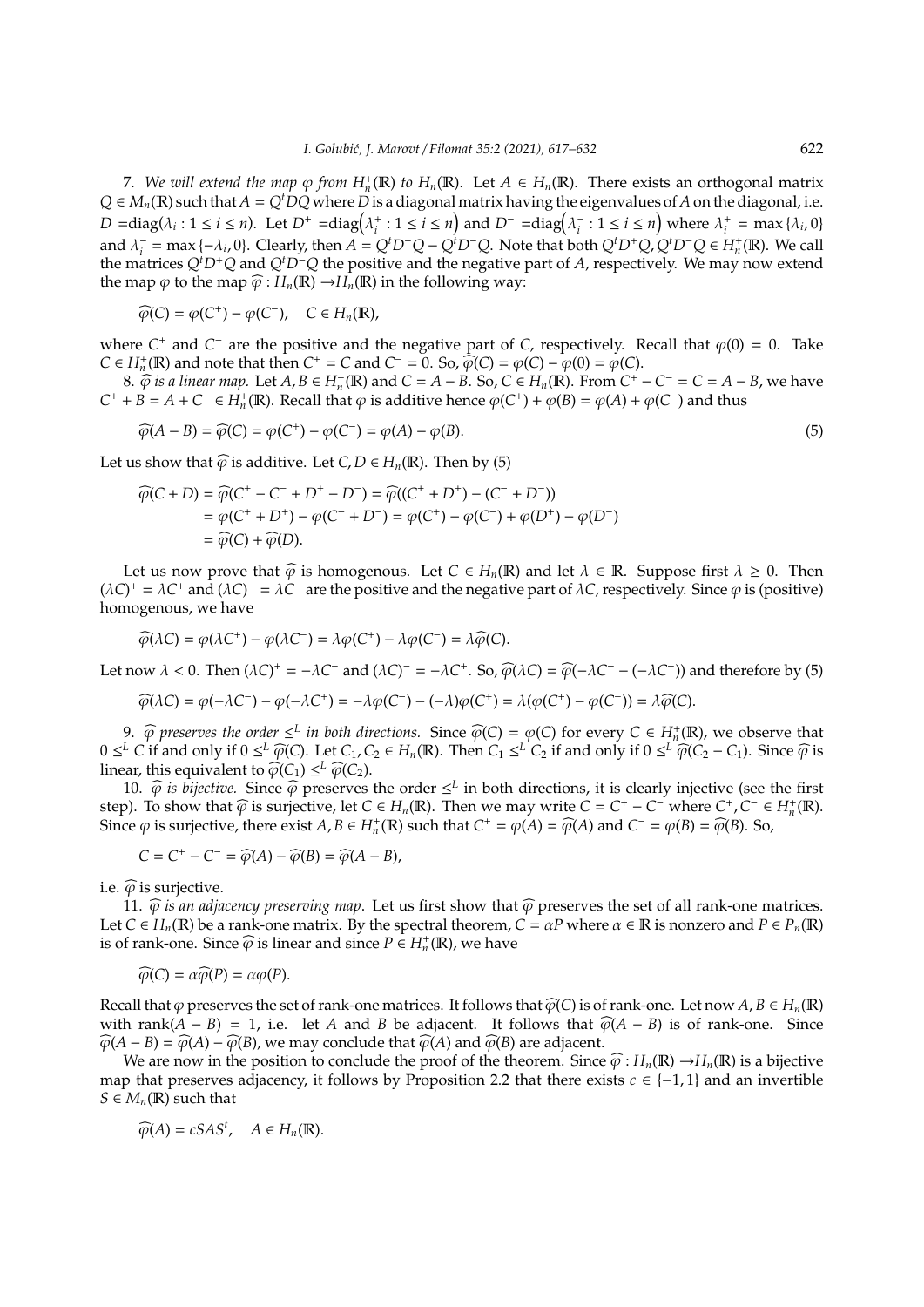Let *A*, *B* ∈ *H<sub>n</sub>*(**R**), *A* ≠ *B*, and *A* ≤<sup>*L*</sup> *B*. Then on the one hand by (4), *SAS<sup>t</sup>* ≤<sup>*L*</sup> *SBS<sup>t</sup>*. If *c* = −1, we get on the one hand, since  $\widehat{\varphi}$  preserves the order  $\leq^L$ ,  $-SAS^t \leq^L - SBS^t$ . It follows that  $SAS^t = SBS^t$  and therefore *A* = *B*, a contradiction. To conclude,  $\widehat{\varphi}(A) = SAS^t$  for every *A* ∈ *H<sub>n</sub>*(**R**) and therefore  $\varphi(A) = SAS^t$  for every *A* ∈ *H*<sup>+</sup>(**P**).  $A \in H_n^+(\mathbb{R})$ .

**Remark 3.2.** *The proof of Theorem 3.1 may serve with a few adjustments (e.g. instead of Proposition 2.2 we may use Theorem 1.2 from [15] (see also [13, 14])) as an alternative proof of finite-dimensional (complex) version (dim* $H < \infty$ *) of Molnár's result (3).*

**Remark 3.3.** Let us present an observation about preservers of the Löwner partial order and linear models. Let L<sub>1</sub> =  $(y_1, X_1\beta, \sigma^2D_1)$  and  $L_2 = (y_2, X_2\beta, \sigma^2D_2)$  be two linear models. Here  $X_1 \in M_{n,p}(\mathbb{R})$ ,  $X_2 \in M_{m,p}(\mathbb{R})$ ,  $D_1 \in H_n^+(\mathbb{R})$ , *and*  $D_2$  ∈ *H*<sup>+</sup><sub>*m*</sub>(**R**)*.* We say (see [33]) that L<sub>1</sub> is at least as good as L<sub>2</sub> if for any unbiased estimator  $a_2^t y_2$ ,  $a_2 \in M_{m,1}(\mathbb{R})$ , of a parameter  $k^t\beta$ ,  $k \in M_{p,1}(\mathbb{R})$ , there exists an unbiased estimator  $a_1^ty_1$ ,  $a_1 \in M_{n,1}(\mathbb{R})$ , such that  $\tilde{V}(a_1^ty_1) \leq^L V(a_2^ty_2)$ (here  $V(a_i^t y_i)$ ,  $i \in \{1,2\}$ , is the variance of  $a_i^t y_i$ ). If this condition is satisfied, we write  $L_1 \ge L_2$ . In [32], Stepniak *proved that*

 $L_1 \geq L_2$  *if and only if*  $M_2 \leq^L M_1$ 

where  $M_i = X_i^t (D_i + X_i X_i^t)^T X_i$ ,  $i \in \{1, 2\}$ . Moreover, Stepniak noted that when Im  $X_i \subseteq \text{Im } D_i$ ,  $i \in \{1, 2\}$ , we may where  $W_i = X_i (D_i + X_i X_i) X_i$ ,  $i \in \{1, 2\}$ . When  $D_i = X_i$ ,  $i \in \{1, 2\}$ , these matrices may be further simplified to replace  $X_i^t (D_i + X_i X_i^t) X_i$  with  $X_i^t D_i^- X_i$ . When  $D_i = X_i$ ,  $i \in \{1, 2\}$ , these matrices may be further si  $M_i = X_i^t D_i^2 X_i = D_i^t D_i^- D_i = D_i D_i^- D_i = D_i$ . For such models  $L_1 = (y_1, D_1 \beta, \sigma^2 D_1)$  and  $L_2 = (y_2, D_2 \beta, \sigma^2 D_2)$  we thus *have*

$$
L_1 \ge L_2 \quad \text{if and only if} \quad D_2 \le^L D_1. \tag{6}
$$

 $Let n > 1$ . For a random  $n \times 1$  vector of observed quanitities  $y_i$ , an unspecified  $n \times 1$  vector  $β_i$ , and an unspecified nonnegative scalar  $\sigma_i^2$ , let  $\mathcal{L}_i$  be the set of all linear models  $L_i = (y_i, D\beta_i, \sigma_i^2 D)$  where  $D \in H_n^+(\mathbb{R})$  may vary from model *to model. Define a map*  $\psi : L_1 \to L_2$  *with*  $\psi((y_1, D\beta_1, \sigma_1^2 D)) = (y_2, \varphi(D)\beta_2, \sigma_2^2 \varphi(D))$  *where*  $\varphi : H_n^+(\mathbb{R}) \to H_n^+(\mathbb{R})$  *is a surjective map. Suppose*

$$
L_{1_a} \ge L_{1_b}
$$
 if and only if  $\psi(L_{1_a}) \ge \psi(L_{1_b})$ 

*for every*  $L_{1_a}, L_{1_b} \in L_1$ . This assumption may be reformulated as  $D_{1_b} \leq^L D_{1_a}$  if and only if  $\varphi(D_{1_b}) \leq^L \varphi(D_{1_a})$ ,  $D_{1_a}$ ,  $D_{1_b}$   $\in$   $H_n^+(\mathbb{R})$ , and therefore Theorem 3.1 completely determines the form of any such a map  $\psi$ .

## **4. Preservers of the minus partial order**

Let  $A, B \in M_n(\mathbb{F})$ . It is known (see e.g. [18, page 149]) that

$$
A \leq^{-} B \quad \text{if and only if} \quad \text{Im } B = \text{Im } A \oplus \text{Im}(B - A) \quad \text{if and only if} \quad RAL \leq^{-} RBL \tag{7}
$$

for any invertible  $R, L \in M_n(\mathbb{F})$ . Let  $A, B \in M_n(\mathbb{C})$ . If there exists an invertible matrix  $S \in M_n(\mathbb{C})$  such that

- a)  $B = SAS<sup>t</sup>$ , then we say that *A* and *B* are congruent;
- b) *B* = *SAS*<sup>∗</sup> , then we say that *A* and *B* are \*congruent.

By Sylvester's law of inertia (see [12, page 282]) two (Hermitian) matrices  $A, B \in H_n(\mathbb{C})$  are \*congruent if and only if they have the same inertia, i.e. they have the same number of positive eigenvalues and the same number of negative eigenvalues. Two (real symmetric) matrices  $A, B \in H_n(\mathbb{R})$  are \*congruent via a complex matrix if and only if they are congruent via a real matrix [12, page 283]. So, Sylvester's law for the real case states that  $A, B \in H_n(\mathbb{R})$  are congruent via an invertible  $S \in M_n(\mathbb{R})$  (i.e.  $B = SAS^t$ ) if and only if  $A$ and *B* have the same number of positive eigenvalues and the same number of negative eigenvalues. Note that congruent (respectively, \*congruent) matrices have the same rank [12, page 281].

The next theorem gives a characerization of the minus partial order on the cone of all positive semidefinite matrices. Observe first that if *A* is an  $n \times n$  zero matrix, then  $A \leq^{-} B$  for every  $B \in M_n(\mathbb{F})$  (see e.g. (7)).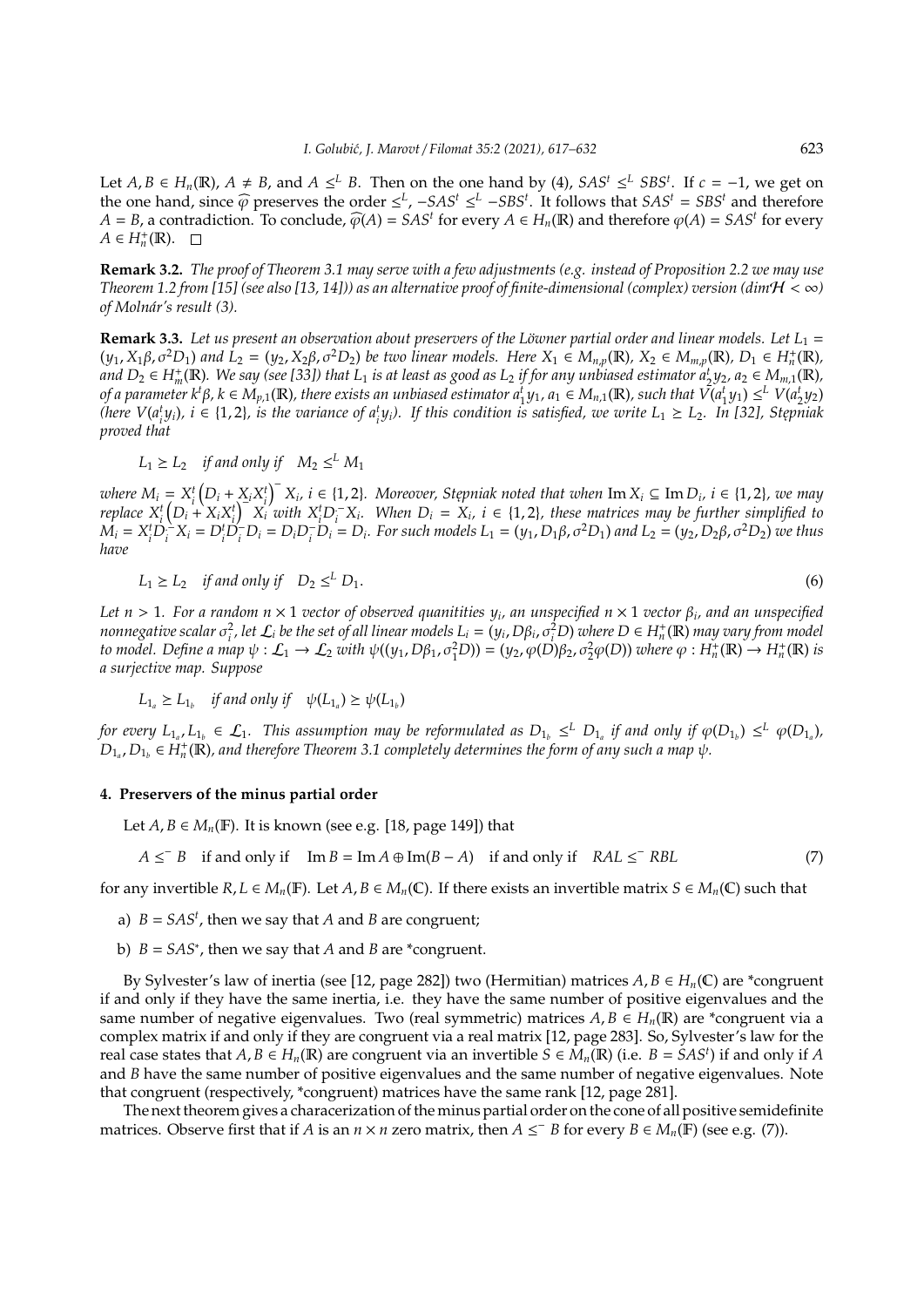**Theorem 4.1.** Let  $A, B \in H_n^+(\mathbb{F})$  and  $A \neq 0$ . Then  $A \leq B$  if and only if there exists an invertible matrix  $S \in M_n$ *such that*

$$
A = S \begin{bmatrix} I_r & 0 \\ 0 & 0 \end{bmatrix} S^* \quad and \quad B = S \begin{bmatrix} I_s & 0 \\ 0 & 0 \end{bmatrix} S^*
$$

*where I<sub>r</sub>* and I<sub>s</sub> are  $r \times r$  and  $s \times s$ ,  $s \leq n$ , identity matrices, respectively, and  $r \leq s$  if  $A \neq B$ , and  $r = s$ , otherwise. *(Obviously, in case when s* = *n, the zeros on the right-hand side of the formula for B are absent.)*

*Proof.* To simplify notation we will use the term \*congruent for both \*congruent complex matrices (via an invertible complex matrix) and congruent real matrices (via a real invertible matrix). Of course,  $S^* = S^t$ when  $S \in M_n(\mathbb{R})$ .

Let *A* ∈ *H*<sup>+</sup><sub>n</sub>(**F**), *A* ≠ 0. Suppose *A* ≤ *B* for some *B* ∈ *H*<sup>+</sup><sub>n</sub>(**F**). By (2), rank(*B* − *A*) = rank(*B*) − rank(*A*). Let  $C = B - A$ . So, rank(*C*) + rank(*A*) = rank(*A* + *C*). Observe that *A* + *C* is positive semidefinite (because *B* is). All the eigenvalues of the matrix  $A + C$  are thus nonnegative and therefore by Sylvester's law of inertia it follows that there exists an invertible matrix  $V \in M_n(\mathbb{F})$  such that

$$
V(A+C)V^* = \left[\begin{array}{cc} I_s & 0\\ 0 & 0 \end{array}\right]
$$

where  $I_s$  is an  $s \times s$ ,  $s \leq n$ , identity matrix. Let

$$
Q = \begin{bmatrix} I_s & 0 \\ 0 & 0 \end{bmatrix}, A_1 = VAV^*, \text{ and } C_1 = VCV^*.
$$
 (8)

Since \*congruent matrices have the same rank, it follows that rank( $A + C$ ) = rank( $Q$ ), rank( $A$ ) = rank( $A_1$ ), rank( $C$ ) = rank( $C_1$ ), and therefore

$$
rank(Q) = rank(A_1) + rank(C_1). \tag{9}
$$

Observe that

$$
\text{Im}\,Q = \text{Im}(V(A+C)V^*) = \text{Im}(VAV^* + VCV^*) \subseteq \text{Im}(VAV^*) + \text{Im}(VCV^*). \tag{10}
$$

By (9) and (10) we have Im  $Q = \text{Im} A_1 + \text{Im} C_1$ . Also, if Im  $A_1 \cap \text{Im} C_1 \neq \{0\}$ , then rank( $A_1$ )+rank( $C_1$ ) > rank( $Q$ ), a contradiction. Thus,

$$
\operatorname{Im} Q = \operatorname{Im} A_1 \oplus \operatorname{Im} C_1. \tag{11}
$$

Let *x* ∈ Ker *Q*, i.e. *Qx* = 0. From *Q* = *A*<sub>1</sub> + *C*<sub>1</sub>, we have  $0 = Qx = A_1x + C_1x$ . Since  $0 = 0 + 0$ , it follows by (11) that  $A_1x = 0$  and  $C_1x = 0$ . So,  $A_1$ (Ker *Q*) = {0} and  $C_1$ (Ker *Q*) = {0}. The matrix *Q* is clearly a self-adjoined idempotent, i.e.  $Q^* = Q = Q^2$ . So,

$$
\mathbb{F}^n = \operatorname{Im} Q \oplus \operatorname{Ker} Q
$$

where  $(\text{Im } Q)^{\perp} = \text{Ker } Q$ .

Consider the representation of a linear operator  $D : \mathbb{F}^n \to \mathbb{F}^n$  with respect to the decomposition  $\mathbb{F}^n = \text{Im } Q \oplus \text{Ker } Q$ :

$$
D = \left[ \begin{array}{cc} D_1 & D_2 \\ D_3 & D_4 \end{array} \right]
$$

where  $D_1$ : Im  $Q \rightarrow \text{Im } Q$ ,  $D_2$ : Ker  $Q \rightarrow \text{Im } Q$ ,  $D_3$ : Im  $Q \rightarrow \text{Ker } Q$ , and  $D_4$ : Ker  $Q \rightarrow \text{Ker } Q$  are linear operators. Since we may consider  $A_1$  and  $C_1$  as operators from Im  $Q \oplus \text{Ker } Q$  to itself, we may conclude that with respect to this decomposition

$$
A_1 = \left[ \begin{array}{cc} \overline{A_1} & 0 \\ \overline{A_2} & 0 \end{array} \right] \quad \text{and} \quad C_1 = \left[ \begin{array}{cc} \overline{C_1} & 0 \\ \overline{C_2} & 0 \end{array} \right].
$$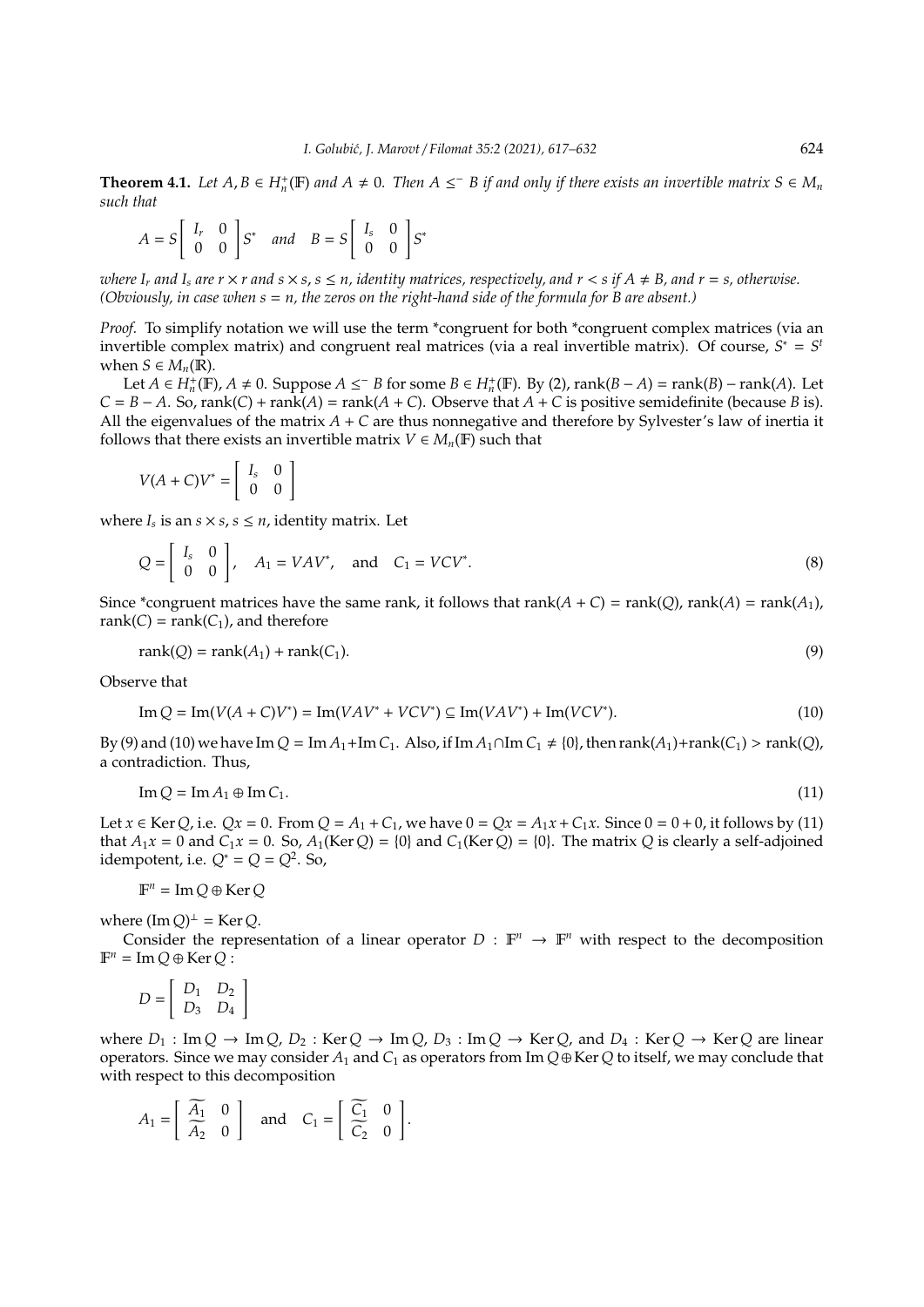Observe that *A* ∗  $C_1^* = (VAV^*)^* = VA^*V^* = VAV^* = A_1$ . Similarly,  $C_1^*$  $\zeta_1^* = C_1$  and hence it follows that  $A_2 = 0$  and  $\widetilde{C_2} = 0$ , i.e.

$$
A_1 = \begin{bmatrix} \widetilde{A_1} & 0 \\ 0 & 0 \end{bmatrix} \quad \text{and} \quad C_1 = \begin{bmatrix} \widetilde{C_1} & 0 \\ 0 & 0 \end{bmatrix}.
$$

Since rank $(Q) = s$  (see  $(8)$ ), it follows by (11) that

$$
\mathbb{F}^s = \operatorname{Im} \widetilde{A_1} \oplus \operatorname{Im} \widetilde{C_1}.
$$
 (12)

Note that  $Qx = x$  for every  $x \in \text{Im } Q$ . Let  $x \in \text{Im } \widetilde{A_1}$ . On the one hand  $x = \widetilde{A_1}x + \widetilde{C_1}x$  and on the other hand  $x = x + 0$ . By (12) it follows  $x = \widetilde{A_1}x$  and  $0 = \widetilde{C_1}x$ . Let now  $x \in \text{Im}\,\widetilde{C_1}$ . Similarly, then  $x = \widetilde{A_1}x + \widetilde{C_1}x$ and  $x = 0 + x$  and therefore  $0 = \widetilde{A_1}x$  and  $\widetilde{C_1}x = x$ . So,  $\widetilde{A_1}$  acts as the identity operator on Im  $\widetilde{A_1}$  and as the zero operator on Im  $\widetilde{C_1}$ , and similarly,  $\widetilde{C_1}$  acts as the identity operator on Im  $\widetilde{C_1}$  and as the zero operator on Im  $\widetilde{A_1}$ . This yields by (12) that Im  $\widetilde{A_1}$  = Ker  $\widetilde{C_1}$  and Ker  $\widetilde{A_1}$  = Im  $\widetilde{C_1}$ . It follows that  $\widetilde{A_1}$  and  $\widetilde{C_1}$  are pairwise orthogonal idempotent operators on  $\mathbb{F}^s$ , and therefore  $\widetilde{A_1}$  and  $\widetilde{C_1}$  are simultaneously diagonalizable (see e.g. [16]). Recall that both  $\widetilde{A_1}$  and  $\widetilde{C_1}$  are self-adjoined. It follows that there exists a unitary (i.e. an orthogonal in the real case) matrix  $U \in M_s(\mathbb{F})$  such that

$$
U\widetilde{A_1}U^* = \left[\begin{array}{cc} I_r & 0 \\ 0 & 0 \end{array}\right] \quad \text{and} \quad U\widetilde{C_1}U^* = \left[\begin{array}{cc} 0 & 0 \\ 0 & I_{s-r} \end{array}\right]
$$

where  $I_r$  and  $I_{s-r}$  are  $r \times r$  and  $(s - r) \times (s - r)$  identity matrices, respectively. Let

$$
Z = \left[ \begin{array}{cc} U & 0 \\ 0 & I_{n-s} \end{array} \right].
$$

Note that  $Z \in M_n(\mathbb{F})$  is invertible. Then

$$
ZA_1Z^* = \begin{bmatrix} U & 0 \\ 0 & I_{n-s} \end{bmatrix} \begin{bmatrix} \widetilde{A_1} & 0 \\ 0 & 0 \end{bmatrix} \begin{bmatrix} U^* & 0 \\ 0 & I_{n-s} \end{bmatrix} = \begin{bmatrix} U \widetilde{A_1} U^* & 0 \\ 0 & 0 \end{bmatrix} = \begin{bmatrix} I_r & 0 & 0 \\ 0 & 0 & 0 \\ 0 & 0 & 0 \end{bmatrix}.
$$

Similarly,

$$
Z\widetilde{C_1}Z^* = \left[ \begin{array}{ccc} 0 & 0 & 0 \\ 0 & I_{s-r} & 0 \\ 0 & 0 & 0 \end{array} \right].
$$

Let *S* =  $(ZV)^{-1}$ . Then by (8),

$$
A = V^{-1}A_1(V^*)^{-1} = V^{-1}Z^{-1}\begin{bmatrix} I_r & 0 & 0 \ 0 & 0 & 0 \ 0 & 0 & 0 \end{bmatrix} (Z^*)^{-1}(V^*)^{-1} = S \begin{bmatrix} I_r & 0 & 0 \ 0 & 0 & 0 \ 0 & 0 & 0 \end{bmatrix} S^*.
$$

Similarly,

$$
C = S \left[ \begin{array}{ccc} 0 & 0 & 0 \\ 0 & I_{s-r} & 0 \\ 0 & 0 & 0 \end{array} \right] S^*
$$

and therefore

$$
B = A + C = S \begin{bmatrix} I_r & 0 & 0 \\ 0 & I_{s-r} & 0 \\ 0 & 0 & 0 \end{bmatrix} S^*.
$$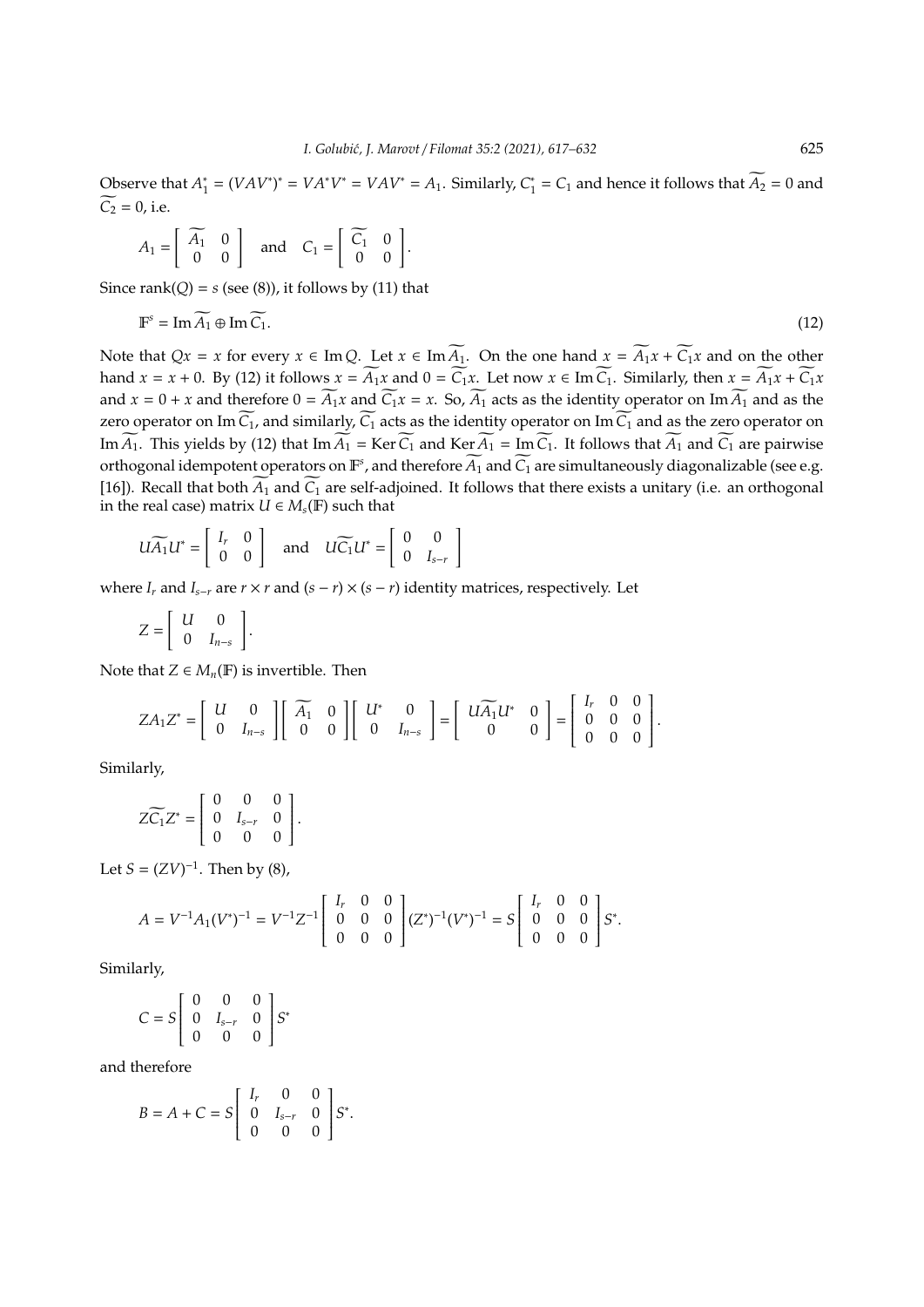So,

$$
A = S \begin{bmatrix} I_r & 0 \\ 0 & 0 \end{bmatrix} S^* \quad \text{and} \quad B = S \begin{bmatrix} I_s & 0 \\ 0 & 0 \end{bmatrix} S^*
$$

where *r*  $\leq$  *s*. Clearly, if *A*  $\neq$  *B*, then *r*  $\lt$  *s*, and *r* = *s*, otherwise.

Conversely, let 
$$
A = S \begin{bmatrix} I_r & 0 \\ 0 & 0 \end{bmatrix} S^*
$$
 and  $B = S \begin{bmatrix} I_s & 0 \\ 0 & 0 \end{bmatrix} S^*$  where  $r \le s$ . It follows that  
\n
$$
B - A = S \begin{bmatrix} 0 & 0 & 0 \\ 0 & I_{s-r} & 0 \\ 0 & 0 & 0 \end{bmatrix} S^*.
$$

Since congruence preserves rank, we have rank( $B - A$ ) = rank( $B$ ) – rank( $A$ ) and therefore  $A \leq^{-} B$ .

As an example of an application of the minus partial order in statistics we present the following two corollaries to Theorem 4.1. The first result is a direct corollary to Theorem 4.1 and the main result in [4, page 366].

**Corollary 4.2.** *Consider a linear model* (*y*,  $X\beta$ ,  $\sigma^2D$ )*. Then the statistics Ly with V*(*Ly*)  $\neq$  *V*(*y*) *is BLUE of*  $X\beta$  *if and only if the following conditions hold:*

- $(i)$   $LX = X$ ;
- $(iii)$  Im(*LD*) ⊆ Im *X*;
- *(iii)* There exist an invertible matrix  $S \in M_n(\mathbb{R})$  such that

$$
V(Ly) = S \begin{bmatrix} I_r & 0 \\ 0 & 0 \end{bmatrix} S^t \quad and \quad V(y) = S \begin{bmatrix} I_s & 0 \\ 0 & 0 \end{bmatrix} S^t
$$

where  $I_r$  is a  $r \times r$  identity matrix, and  $I_s$  is a  $s \times s$  identity matrix with  $r < s \leq n$ .

Note that for a positive semidefinite matrix  $A \in M_n(\mathbb{R})$ , the matrix  $W^t A W \in M_m(\mathbb{R})$  is still positive semidefinite for any matrix  $W \in M_{n,m}(\mathbb{F})$ . The following result thus follows directly from Theorem 4.1 and [2, Theorem 1].

**Corollary 4.3.** Let  $A = \sum_{i=1}^{k} A_i$  where  $A_i \in M_n(\mathbb{R})$  are positive semidefinite matrices,  $i = 1, 2, ..., k$ . Let the  $n \times 1$ *random vector x follow a multivariate normal distribution with the mean* µ *and the variance-covariance matrix V. Let*  $W = (V : \mu)$  *be a*  $n \times (n + 1)$  *partitioned matrix.* Consider the quadratic forms  $Q = x^t A x$  and  $Q_i = x^t A_i x$ ,  $i = 1, 2, \ldots, k$ . Then the following statements are equivalent.

- *(i) Q<sup>i</sup> , i* = 1, 2, . . . , *k, are mutually independent and distributed as chi-squared variables;*
- *(ii)* Q is distributed as a chi-squared variable and there exist invertible matrices  $S_i \in M_{n+1}(\mathbb{R})$  such that

$$
W^t A_i W = S_i \begin{bmatrix} I_{r_i} & 0 \\ 0 & 0 \end{bmatrix} S_i^t \quad and \quad W^t A W = S_i \begin{bmatrix} I_s & 0 \\ 0 & 0 \end{bmatrix} S_i^t
$$

for every  $i=1,2,\ldots,k$ , where  $I_{r_i}$  are  $r_i\times r_i$  identity matrices, and  $I_s$  is a s $\times$ s identity matrix with  $r_i\le s\le n+1.$  $(Here I_{r_i} = 0$  *if*  $W^t A_i W = 0$  *for some i*  $\in \{1, 2, ..., k\}.$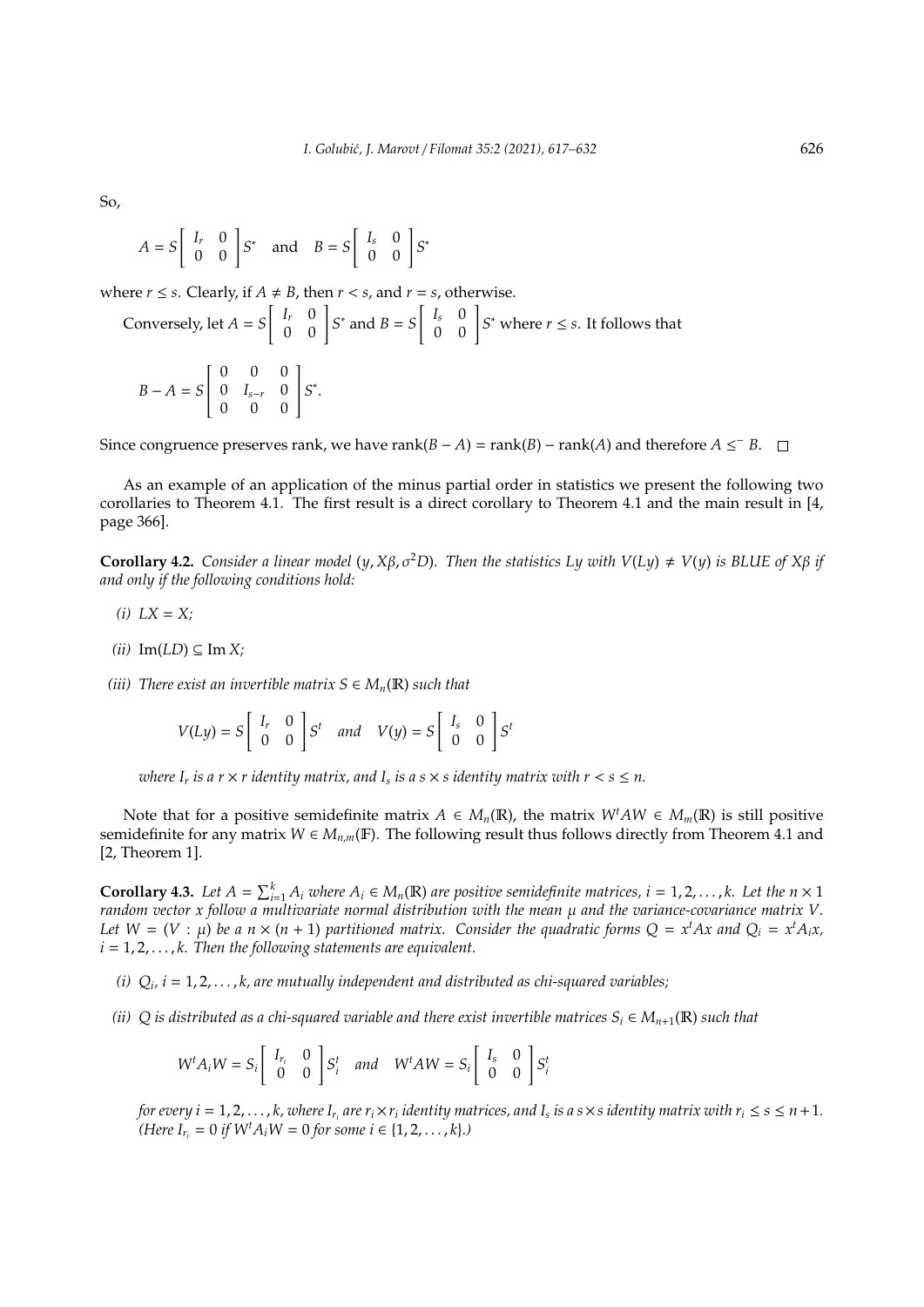With our final result we will describe the form of all additive, surjective maps on  $H_n^+(\mathbb{R})$ ,  $n \geq 3$ , that preserve the minus partial order in both directions. Denote by  $E_{ij}$  the  $n \times n$  matrix with all entries equal to zero except the  $(i, j)$ -entry which is equal to one. Let  $E_k = E_{11} + E_{22} + \ldots + E_{kk}$ . For  $A, B \in M_n(\mathbb{R})$  we will write  $A \leq B$  when  $A \leq B$  and  $A \neq B$ . We will denote by  $x \otimes y^t$  a rank one linear operator on  $\mathbb{R}^n$  defined with  $(x \otimes y^t)z = \langle z, y \rangle x$  for every  $z \in \mathbb{R}^n$  (here  $\langle z, y \rangle = y^t z$ ). Note that every rank-one linear operator on  $\mathbb{R}^n$ may be written in this form. Moreover,  $P = x \otimes x^t$  for some  $x \in \mathbb{R}^n$  with  $||x|| = 1$  if and only if  $P \in P_n(\mathbb{R})$  and *P* is of rank-one. Indeed, let first  $x \in \mathbb{R}^n$  with  $||x|| = 1$ . Then  $(x \otimes x^t)^t = x \otimes x^t$  and for every  $z \in \mathbb{R}^n$  we have  $(x \otimes x^t)^2 z = \langle z, x \rangle \langle x, x \rangle x = \langle z, x \rangle x = (x \otimes x^t)z$ . Conversely, let  $P \in P_n(\mathbb{R})$  be of rank-one. Then  $P = x \otimes y^t$  for some nonzero  $x, y \in \mathbb{R}^n$ . By transferring the appropriate scalar to the second factor we may assume without loss of generality that  $||x|| = 1$ . Since and  $P^2 = P = P^t$ , we have  $x \otimes y^t = (x \otimes y^t)^t = y \otimes x^t$  which implies  $y = \mu x$ for some nonzero  $\mu \in \mathbb{R}$ , and  $(x \otimes y^t)^2 = x \otimes y^t$  then yields  $\mu = 1$ , i.e.  $P = x \otimes x^t$  with  $||x|| = 1$ .

**Theorem 4.4.** Let  $n \ge 3$  be an integer. Then  $\varphi : H_n^+(\mathbb{R}) \to H_n^+(\mathbb{R})$  is a surjective, additive map that preserves the *minus order* ≤ − *in both directions if and only if there exists an invertible matrix S* ∈ *Mn*(R) *such that*

$$
\varphi(A)=SAS^t
$$

*for every*  $A \in H_n^+(\mathbb{R})$ *.* 

*Proof.* Let  $\varphi : H_n^+(\mathbb{R}) \to H_n^+(\mathbb{R})$  be of the form  $\varphi(A) = SAS^t$ ,  $A \in H_n^+(\mathbb{R})$ , where  $S \in M_n(\mathbb{R})$  is an invertible matrix. Then  $\varphi$  preserves by (7) the order  $\leq^-$  in both directions and is clearly surjective and additive.

Conversely, let  $\varphi: H_n^+(\mathbb{R}) \to H_n^+(\mathbb{R})$  be a surjective, additive map that preserves the order  $\leq^-$  in both directions. We will again split the proof into several steps.

1.  $\varphi$  *is bijective and*  $\varphi(0) = 0$ . Since  $\leq^-$  is a partial order and since  $\varphi$  preserves this order in both directions, the proof that  $\varphi$  is bijective and that  $\varphi(0) = 0$  may be the same as in the first two steps of Theorem 3.1.

 $2.$   $\varphi$  preserves the rank, i.e.  $\text{rank}(A) = \text{rank}(\varphi(A))$  for every  $A \in H_n^+(\mathbb{R})$ . Let  $A \in H_n^+(\mathbb{R})$  with  $\text{rank}(A) = k$ . By Sylvester's law of inertia there exists an invertible matrix  $R \in M_n(\mathbb{R})$  such that  $E_k = RAR^t$ . Clearly (see (2)),

 $0 < E_1 < E_2 < \cdots < E_n = I.$ 

Since congruence preserves rank, we have by (7)

$$
0 <^{-} R^{-1} E_1 (R^{-1})^t <^{-} R^{-1} E_2 (R^{-1})^t <^{-} \ldots <^{-} R^{-1} E_k (R^{-1})^t <^{-} \ldots <^{-} R^{-1} E_n (R^{-1})^t.
$$

From  $(R^{-1})^t = (R^t)^{-1}$  and since  $\varphi$  preserves the order  $\leq^-$  and is injective, we obtain

$$
0 < \sqrt[\infty]{(R^{-1}E_1(R^t)^{-1})} < \sqrt[\infty]{(R^{-1}E_2(R^t)^{-1})} < \dots < \varphi(A) < \dots < \varphi(R^{-1}(R^t)^{-1}).
$$
\n(13)

 $\text{Let } C, D \in M_n(\mathbb{R}) \text{ with } C \leq D \text{ and } \text{rank}(C) = \text{rank}(D). \text{ Then by (2), } \text{rank}(D - C) = 0 \text{ and therefore } D = C$ a contradiction. So, if  $C <^- D$ , then  $rank(C) < rank(D)$ .

Every succeeding matrix in (13) has the rank that is strictly greater then its predecessor. Since rank  $\varphi(K^{-1}(R^t)^{-1}) \leq n$ , it follows that rank  $\varphi(R^{-1}(R^t)^{-1}) = n$  and therefore rank( $\varphi(A)$ ) =  $\dot{k}$ .

3. We may without loss of generality assume that  $\varphi(I) = I$ . By the previous step,  $\varphi(I) = B$  where  $B \in H_n^+(\mathbb{R})$ 3. We may without loss of generality assume that  $\varphi(1) = 1$ . By the previous step,  $\varphi(1) = B$  where  $B \in H_n^+(\mathbb{R})$  is an invertible (positive definite) matrix. It follows that there exists a positive definite matrix  $\sqrt$ such that  $\varphi(I) = \sqrt{B} \sqrt{B}$ . Let  $\psi : H_n^+(\mathbb{R}) \to H_n^+(\mathbb{R})$  be defined with

$$
\psi(A) = \left(\sqrt{B}\right)^{-1} \varphi(A) \left(\sqrt{B}\right)^{-1}.
$$

Then  $\psi$  is a bijective map that preserves the order  $\leq^-$  in both directions. Also,  $\psi(I) = I$ . We will thus from now on assume that

$$
\varphi(I)=I.
$$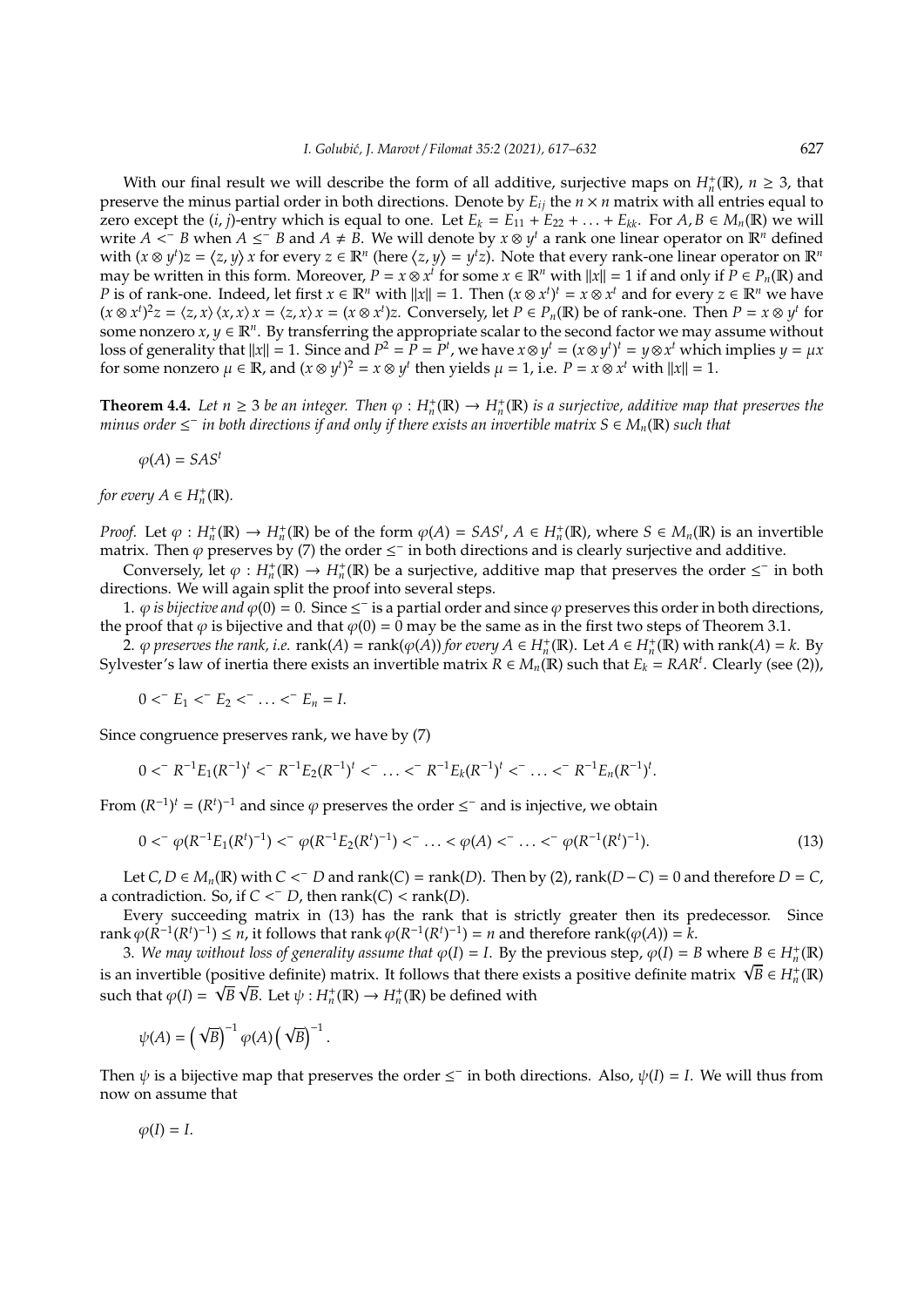4. *There exists a bijective, linear map*  $T : \mathbb{R}^n \to \mathbb{R}^n$  such that for every  $P \in P_n(\mathbb{R})$  the matrix  $\varphi(P)$  is the *orthogonal projection matrix on T*(Im *P*)*, i.e.*

 $\varphi(P) = P_{T(\text{Im }P)}$ .

Let *P* ∈ *M<sub>n</sub>*(**R**) be an idempotent matrix, i.e.  $P^2 = P$ . Then  $\mathbb{R}^n = \text{Im } P \oplus \text{Ker } P = \text{Im } P \oplus \text{Im}(I - P)$  and therefore by (7),  $P \le I$ . Moreover, if  $Q \in M_n(\mathbb{R})$  is an idempotent matrix and if  $A \le O$  for  $A \in M_n(\mathbb{R})$ , then by e.g. [22, Lemma 2.9],  $A^2 = A$ . Thus for  $P \in M_n(\mathbb{R})$  we have

 $P \leq I$  if and only if  $P^2 = P$ .

Let now  $P \in P_n(\mathbb{R})$ , i.e. *P* is a symmetric and idempotent matrix. It follows that  $P \leq I$  and therefore  $\varphi(P) \le \varphi(I) = I$ . So,  $\varphi(P)$  is an idempotent matrix and by the definition of the map  $\varphi$  also symmetric, i.e.  $\varphi(P) \in P_n(\mathbb{R})$ . Since  $\varphi^{-1}$  has the same properties as  $\varphi$ , we may conclude that

 $P \in P_n(\mathbb{R})$  if and only if  $\varphi(P) \in P_n(\mathbb{R})$ ,

i.e.  $\varphi$  preserves the set of all orthogonal projection matrices. Recall that we may identify subspaces of  $\mathbb{R}^n$ with elements of  $P_n(\mathbb{R})$ . Let  $C(\mathbb{R}^n)$  be the lattice of all subspaces of  $\mathbb{R}^n$ . It follows that the map  $\varphi$  induces a lattice automorphisms, i.e. a bijective map  $\tau: C(\mathbb{R}^n) \to C(\mathbb{R}^n)$  such that

*M*  $\subseteq$  *N* if and only if  $\tau$ (*M*)  $\subseteq$   $\tau$ (*N*)

for all *M*, *N* ∈ C(R*<sup>n</sup>* ). In [21, page 246] (see also [8, pages 820 and 823] or [28, page 82]) Mackey proved that for  $n \geq 3$  every such a map is induced by an invertible linear operator, i.e. there exists an invertible linear operator *T* :  $\mathbb{R}^n$  →  $\mathbb{R}^n$  such that  $τ(M) = T(M)$  for every  $M ∈ C(\mathbb{R}^n)$ . For the map  $φ$  it follows that

$$
\varphi(P) = P_{T(\text{Im }P)} \tag{14}
$$

for every  $P = P_{\text{Im }P} \in P_n(\mathbb{R})$ .

5. We may without loss of generality assume that  $\varphi(P) = P$  for every  $P \in P_n(\mathbb{R})$ . Let  $x \in \mathbb{R}^n$  with  $||x|| = 1$ . Recall that then  $x \otimes x^t \in P_n(\mathbb{R})$  is of rank-one. So, by steps 2 and 4 there exists  $a \in \mathbb{R}^n$  with  $||a|| = 1$  such that

$$
\varphi(x\otimes x^t)=a\otimes a^t.
$$

Let  $y \in \mathbb{R}^n$ ,  $||y|| = 1$ , and  $\langle x, y \rangle = 0$ . We have  $\varphi(y \otimes y^t) = b \otimes b^t$  for some  $b \in \mathbb{R}^n$ ,  $||b|| = 1$ . Note that  $x\otimes x^t+y\otimes y^{\bar t}\in P_n(\R)$  and that it is of rank-two. It follows that  $\varphi(x\otimes x^t+y\otimes y^t)$  is a rank-two orthogonal projection matrix. Since  $\varphi$  is additive, we obtain

$$
\varphi(x \otimes x^t + y \otimes y^t) = a \otimes a^t + b \otimes b^t.
$$

Since this is a rank-two matrix, we may conclude that *a* and *b* are linearly independent vectors. Moreover, from

$$
(a \otimes a^t + b \otimes b^t)^2 = a \otimes a^t + b \otimes b^t
$$

and since  $||a|| = ||b|| = 1$  we get

$$
\langle z, a \rangle a + \langle z, b \rangle b + \langle z, a \rangle \langle a, b \rangle b + \langle z, b \rangle \langle b, a \rangle a = \langle z, a \rangle a + \langle z, b \rangle b
$$

and thus  $\langle z, a \rangle \langle a, b \rangle b = -\langle z, b \rangle \langle b, a \rangle a$  for every  $z \in \mathbb{R}^n$ . Let  $z = a$  and assume that  $\langle a, b \rangle \neq 0$ . Then  $b = -\langle b, a \rangle a$ , i.e. *a* and *b* are linearly dependent, a contradiction. It follows that

$$
\langle a,b\rangle=0.
$$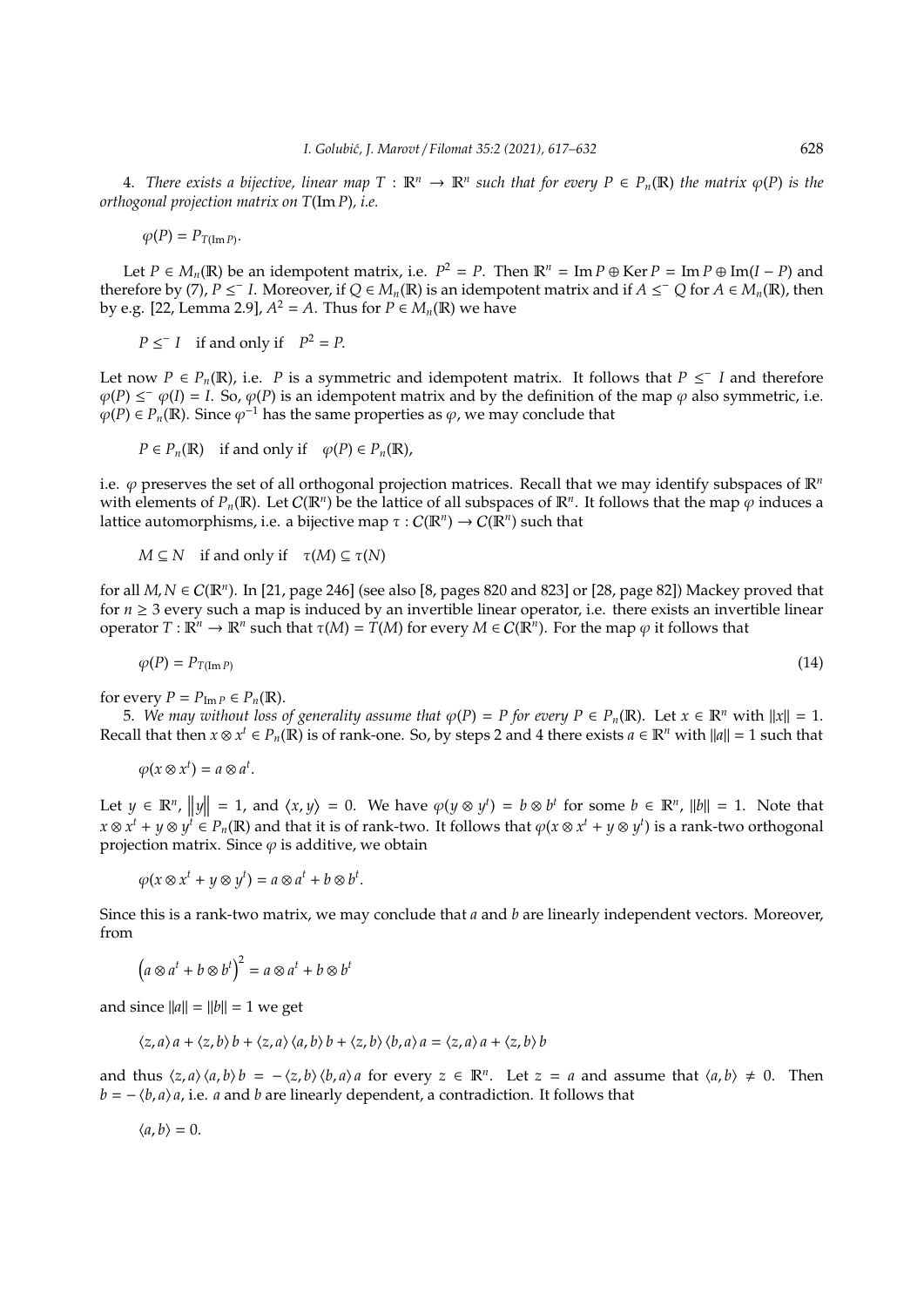On the one hand,  $\text{Im } \varphi(x \otimes x^t) = \text{Lin}\{a\}$  and on the other hand by (14)  $\text{Im } \varphi(x \otimes x^t) = T(\text{Lin}\{x\}) = \text{Lin}\{Tx\}.$ It follows that *a* and *Tx* are linearly dependent, i.e.  $a = \mu Tx$  for some  $\mu \in \mathbb{R}\setminus\{0\}$ . Similarly, there exists  $v \in \mathbb{R} \setminus \{0\}$  such that  $b = vTy$ . This yields

$$
0 = \langle \mu Tx, \nu Ty \rangle = \mu \nu \langle Tx, Ty \rangle = \mu \nu \langle T^t Tx, y \rangle
$$

and therefore  $\langle T^t T x, y \rangle = 0$ . This equation holds for every  $y \in \mathbb{R}^n$  with  $||y|| = 1$  and  $\langle x, y \rangle = 0$ . Since  $\langle T^t T x, y \rangle = ||x|| ||y||$  $\left\langle T^t T \frac{x}{\|x\|}, \frac{y}{\|y\|} \right\rangle$  $\Big\}$ , we may conclude that for any fixed  $x \in \mathbb{R}^n$  we have  $\langle T^t T x, y \rangle = 0$  for every *y* ∈  $\mathbb{R}^n$  with  $\langle x, y \rangle = 0$ . So,  $T^tTx$  is a scalar multiple of *x*, i.e.  $T^tT$  and *I* are locally linearly dependent. It is known that for linear operators of rank at least 2, local linear dependence implies (global) linear dependence (see e.g. [26, page 1869]). Note that  $T^tT \in H_n^+({\mathbb R})$ . Therefore,

$$
T^tT=\alpha I
$$

for some scalar  $\alpha > 0$ . Let now  $Q = \frac{1}{\sqrt{\alpha}}T$ . It follows that  $Q^tQ = \frac{1}{\alpha}T^tT = I$ . So, *Q* is a linear isometry and since it is also invertible (and thus surjective), it is also coisometry  $(QQ^t = I)$ . For any  $P \in P_n(\mathbb{R})$  we thus have  $\varphi(P) = P_{Q(\text{Im }P)}$  where *Q* is an orthogonal operator, i.e. it may be represented with an (orthogonal) matrix *Q* where  $QQ^t = Q^tQ = I$ . Therefore, for every  $P \in P_n(\mathbb{R})$ 

$$
\operatorname{Im}\varphi(P) = Q(\operatorname{Im} P) = QP(\mathbb{R}^n) = QPQ^t(\mathbb{R}^n) = \operatorname{Im} QPQ^t.
$$

Since clearly  $QPQ^t \in P_n(\mathbb{R})$ , we may conclude that

$$
\varphi(P) = QPQ^t
$$

for every  $P \in P_n(\mathbb{R})$ .

Let  $\psi: H_n^{\dagger}(\mathbb{R}) \to H_n^{\dagger}(\mathbb{R})$  be defined with

$$
\psi(A) = Q^t \varphi(A) Q.
$$

Then  $\psi$  still preserves the order  $\leq^-$  and is bijective. Moreover  $\psi(P) = P$  for every  $P \in P_n(\mathbb{R})$ . We will thus from on assume that

$$
\varphi(P)=P
$$

for every  $P \in P_n(\mathbb{R})$ .

6.  $\varphi(\lambda P) = \lambda \varphi(P)$  *for every*  $P \in P_n(\mathbb{R})$  *of rank-one and every*  $\lambda \in [0, \infty)$ *.* Let  $P \in P_n(\mathbb{R})$  be of rank-one and let  $\lambda > 0$ . Since  $\varphi$  preserves the rank, there exists by the spectral theorem  $Q \in P_n(\mathbb{R})$  of rank-one and  $\mu > 0$ such that

$$
\varphi(\lambda P) = \mu Q.
$$

Suppose  $P \neq Q$ . Then  $P + \alpha Q$  is of rank-two for every scalar  $\alpha > 0$ . Since  $\varphi$  is additive, we obtain

$$
\varphi(P + \lambda P) = \varphi(P) + \varphi(\lambda P)
$$
  
=  $P + \mu Q$ .

So, on the one hand  $\varphi(P + \lambda P)$  is of rank-two but on the other hand  $(1 + \lambda)P$  is of rank-one and therefore, since  $\varphi$  preserves the rank,  $\varphi(P + \lambda P) = \varphi((1 + \lambda)P)$  is of rank-one, a contradiction. It follows that  $P = Q$  and therefore there exists a function  $f_P : [0, \infty) \to [0, \infty)$  such that

$$
\varphi(\lambda P)=f_P(\lambda)P.
$$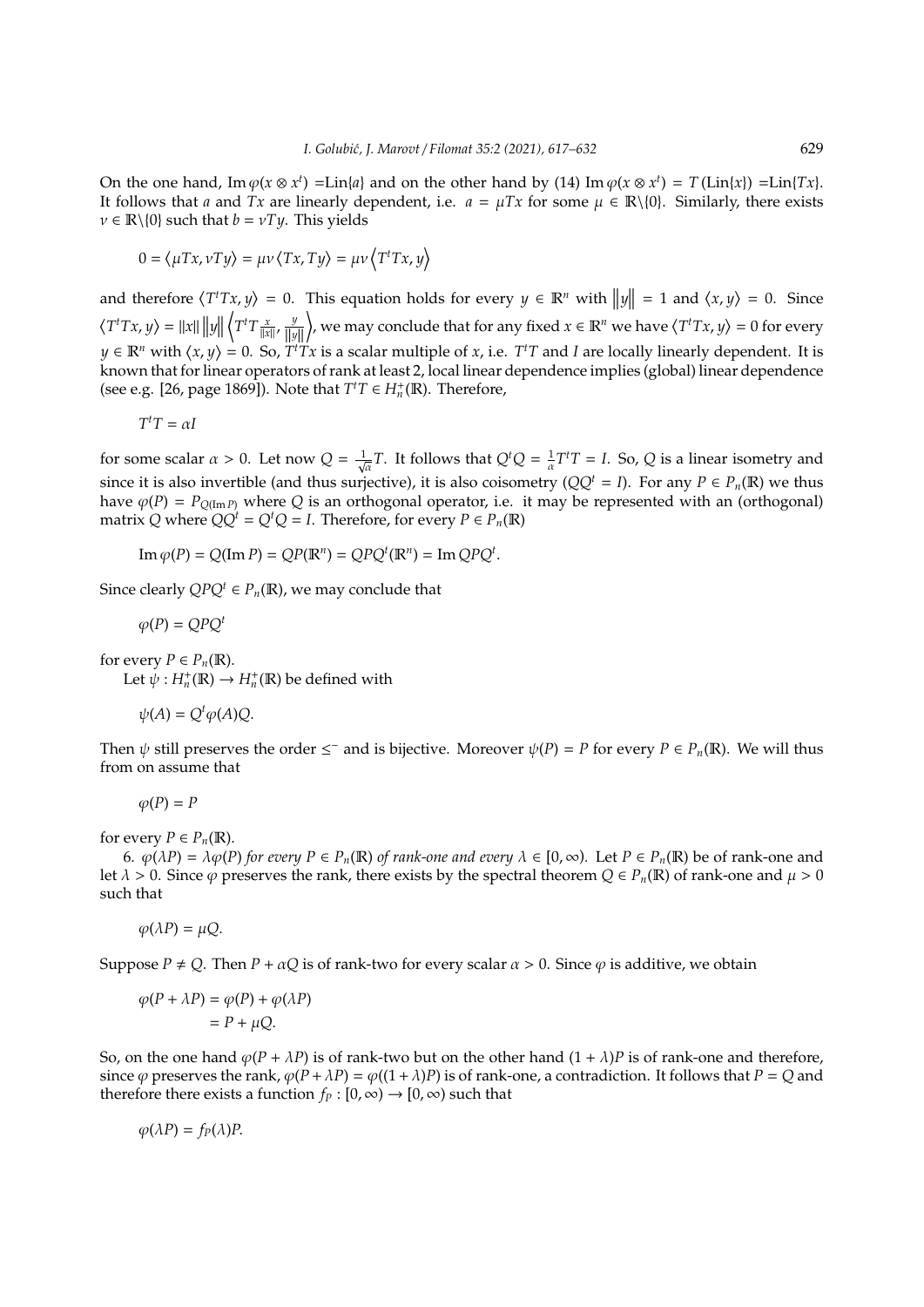Since  $\varphi(P) = P$  and  $\varphi(0) = 0$ , we have  $f_P(1) = 1$  and  $f_P(0) = 0$ . From

$$
f_P(\lambda + \mu)P = \varphi((\lambda + \mu)P) = \varphi(\lambda P) + \varphi(\mu P) = f_P(\lambda)P + f_P(\mu)P
$$

we may conclude that  $f_p$  is additive, i.e.  $f_P(\lambda + \mu) = f_P(\lambda) + f_P(\mu)$  for every  $\lambda, \mu \in [0, \infty)$ . Let *r* be an arbitrary (but fixed) positive integer. Since *f<sup>p</sup>* is additive, it follows that

$$
1 = f_P(1) = f_P\left(r\frac{1}{r}\right) = rf_P\left(\frac{1}{r}\right)
$$

and thus  $f_P(\frac{1}{r}) = \frac{1}{r}$ . Let now  $\frac{q}{r}$  be any (but fixed) nonnegative rational number (here *q* and *r* are nonnegative and positive integers, respectively). Then, again by the additivity of *fp*,

$$
f_P\left(\frac{q}{r}\right) = qf_P\left(\frac{1}{r}\right) = \frac{q}{r}.\tag{15}
$$

Note that  $f_p$  is monotone increasing. Namely, for  $\lambda, \mu \in [0, \infty)$  with  $\lambda \leq \mu$  we have  $\mu = \lambda + \nu$  for some  $\nu \geq 0$ . Thus,  $f_P(\lambda) \leq f_P(\lambda) + f_P(\nu) = f_P(\mu)$ .

Let  $\lambda \in (0, \infty)$  be arbitrary. Then  $\lambda$  is a limit of a monotone increasing sequence  $\{s_i\}$  of nonnegative rational numbers and a limit of a monotone decreasing sequence {*zi*} of positive rational numbers. Since for every  $i \in \mathbb{N}$ , we have by (15),  $f_P(s_i) = s_i$  and  $f_P(z_i) = z_i$ , it follows by the monotonicity of  $f_P$  that

$$
f_P(\lambda)=\lambda
$$

for every  $\lambda \in (0, \infty)$ . Recall that  $f_p(0) = 0$ . It follows that

$$
\varphi(\lambda P) = \lambda \varphi(P) \tag{16}
$$

for every rank-one  $P \in P_n(\mathbb{R})$  and every  $\lambda \in [0, \infty)$ .

We are now in position to conclude the proof of the theorem. Let  $A \in H_n^+(\mathbb{R})$  be arbitrary. By the spectral theorem there exist pairwise orthogonal rank-one (idempotent and symmetric) matrices  $P_1, P_2, \ldots, P_k \in$ *P<sub>n</sub>*(**R**) and  $\lambda_1$ ,  $\lambda_2$ , ...,  $\lambda_k \in [0, \infty)$  such that

$$
A = \lambda_1 P_1 + \lambda_2 P_2 + \ldots + \lambda_k P_k.
$$

By (16) and since  $\varphi$  is additive, we may conclude that

$$
\varphi(A) = A
$$

for every  $A \in H_n^+(\mathbb{R})$ . To sum up, taking into account our assumptions, a surjective, additive map  $\varphi$ :  $H_n^+$ (R)  $\to H_n^+$ (R),  $n \ge 3$ , that preserves the minus order  $\le$ <sup>-</sup> in both directions is of the following form:

 $\varphi(A) = SAS^t$ 

for every  $A \in H_n^+(\mathbb{R})$  where  $S \in M_n(\mathbb{R})$  is an invertible matrix.

**Remark 4.5.** *We believe that the same result holds also without the additivity assumption and it would be interesting* to find a proof of this conjecture. Also, we expect that a surjective map  $\varphi:H_2^1(\R)\to H_2^+(\R)$  that preserves the minus *order in both directions has the form*  $\varphi(A) = SAS^t$  *for every*  $A \in H_2^+(\mathbb{R})$  *where*  $S \in M_2(\mathbb{R})$  *is an invertible matrix.* 

## **5. Concluding remarks**

Many other partial orders may be defined on  $M_n(\mathbb{F})$  where  $\mathbb{F} = \mathbb{R}$  or  $\mathbb{F} = \mathbb{C}$ . The star partial order  $\leq^*$  is defined in the following way (see [9]): For  $A, B \in M_n(\mathbb{F})$  we write

 $A \leq^* B$  when  $A^*A = A^*B$  and  $AA^* = BA^*$ .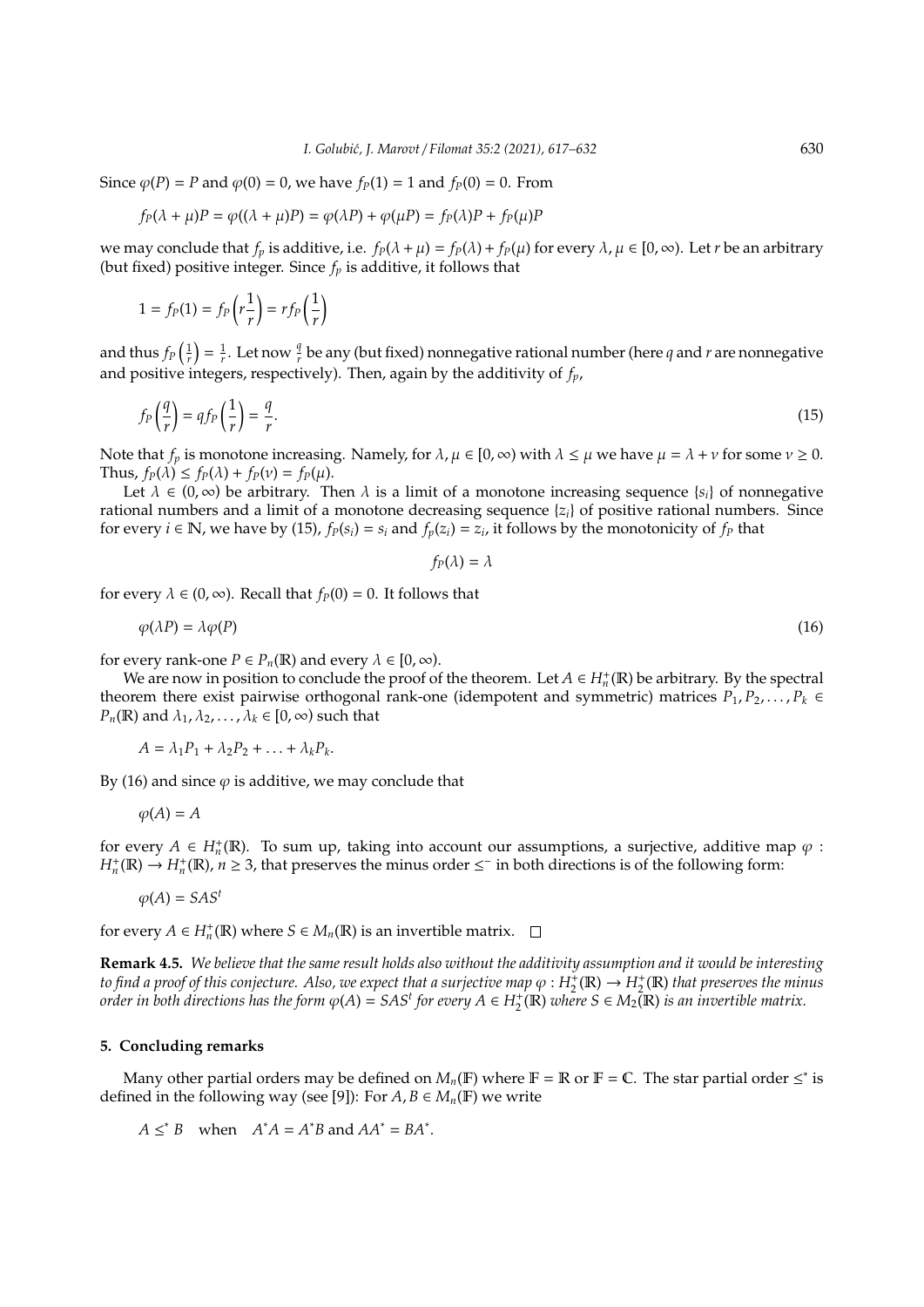It is known (see e.g. [24]) that  $A \leq^* B$  implies  $A \leq^- B$ . Two partial orders that are "related" to the minus and the star partial orders are the left-star and the-right star partial orders [3]. For  $A, B \in M_n(\mathbb{F})$  we say that *A* is below *B* with respect to the left-star partial order and write

 $A \leq B$  when  $A^*A = A^*B$  and Im $A \subseteq \text{Im } B$ .

Similarly, we define the right-star partial order: For  $A, B \in M_n(\mathbb{F})$  we write

 $A \leq B$  when  $AA^* = AB^*$  and  $\text{Im}A^* \subseteq \text{Im}B^*$ .

It is known (see [24]) that for  $A, B \in M_n(\mathbb{F})$ ,  $A \leq^* B$  implies both  $A \leq B$  and  $A \leq B$  and each  $A \leq B$  and  $A \leq B$ implies *A* ≤ <sup>−</sup> *B*. The converse implications do not hold in general. Note that the left-star partial order has applications in the theory of linear models (see [24, Theorem 15.3.7, Corollary 15.3.8]).

Let  $A, B \in H_n^+(\mathbb{F})$ . Since then  $A^*A = A^*B$  if and only if  $(A^*A)^* = (A^*B)^*$  if and only if  $A^2 = BA$  which is equivalent to *AA*<sup>∗</sup> = *BA*<sup>∗</sup> , we may conclude that the star, the left-star, and the right-star partial orders are the same partial order on  $H_n^+(\mathbb{F})$ . Maps on  $M_n(\mathbb{F})$  preserving these orders have already been studied (see [10, 19]). It would be interesting to describe (surjective) maps that preserve the star order (in both directions) on the set  $H_n^+$ (**F**) of all real or complex positive semidefinite matrices.

**Acknowledgement.** The authors wish to thank the anonymous referee for careful reading of the paper.

#### **References**

- [1] R. Bahtia, Positive definite matrices, Princeton Series in Applied Mathematics, Princeton University Press, Princeton, New Jersey, 2007.
- [2] J. K. Baksalary, J. Hauke, G. P. H. Styan, On some distributional properties properties of quadratic forms in normal variables and some associated matrix partial orderings, Proceedings of the international symposium on multivariate analysis and its applications, IMS Lecture Notes **22**, Hong-Kong, 1992 (1995).
- [3] J. K. Baksalary, S. K. Mitra, Left-star and right-star partial orderings, Linear Algebra Appl. 149 (1991) 73–89.
- [4] J. K. Baksalary, S. Puntanen, Characterizations of the best linear unbiased estimator in the general Gauss-Markov model with the use of matrix partial orderings, Linear Algebra Appl. 127 (1990) 363–370.
- [5] A. D. Burbanks, R. D. Nussbaum, C. T. Sparrow, Extension of order-preserving maps on a cone, Proc. Roy. Soc. Edinburgh Sect. A 133 (2003) 35–59.
- [6] R. Christensen, Plane answers to complex questions: The theory of linear models, Springer-Verlag, New York, 1996.
- [7] J. B. Conway, A course in functional analysis, Springer-Verlag, New York, 1990.
- [8] P. A. Fillmore, W. E. Longstaff, On isomorphisms of lattices of closed subspaces, Can. J. Math. 5 (1984) 820–829.
- [9] M. P. Drazin, Natural structures on semigroups with involution, Bull. Amer. Math. Soc. 84 (1978) 139–141.
- [10] A. E. Guterman, Monotone additive transformations on matrices, Mat. Zametki 81 (2007) 681–692.
- [11] R. E. Hartwig, How to partially order regular elements, Math. Japon. 25 (1980) 1–13.
- [12] R. A. Horn, C. R. Johnson, Matrix analysis, Cambridge University Press, Cambridge, 2013.
- [13] L. K. Hua, Geometries of matrices I. Generalizations of von Staudt's theorem, Trans. Amer. Math. Soc. 57 (1945) 441–481.
- [14] L. K. Hua, Geometries of matrices I<sub>1</sub>. Arithmetical construction, Trans. Amer. Math. Soc. 57 (1945) 482-490.
- [15] W.-L. Huang, P. Šemrl, Adjacency preserving maps on hermitian matrices, Canad. J. Math. 60 (2008) 1050–1066.
- [16] N. Jacobson, Lectures in Abstract Algebra, Vol. II, Van Nostrand Company, Toronto, New York, London, 1953.
- [17] E. de Klerk, Aspects of semidefinite programming: Interior point algorithms and selected applications, Kluwer Academic Publishers, Dordrecht, 2002.
- [18] P. Legiša, Automorphisms of *Mn*, partially ordered by rank subtractivity ordering, Linear Algebra Appl. 389 (2004) 147–158.
- [19] P. Legiša, Automorphisms of *Mn*, partially ordered by the star order, Linear Multilinear Algebra 54 (2006), No. 3, 157–188.
- [20] P. Legiša, Adjacency preserving mappings on real symmetric matrices, Math. Commun. 16 (2011) 419–432.
- [21] G. W. Mackey, Isomorphisms of normed linear spaces, Ann. Math. 43 (1942) 244–260.
- [22] J. Marovt, D. S. Rakić, D. S. Djordjević, Star, left-star, and right-star partial orders in Rickart ∗-rings, Linear Multilinear Algebra 63 (2015), No. 2, 343–365.
- [23] S. K. Mitra, Matrix partial order through generalized inverses: unified theory, Linear Algebra Appl. 148 (1991) 237–263.
- [24] S. K. Mitra, P. Bhimasankaram, S. B. Malik, Matrix partial orders, shorted operators and applications, Word Scientific, London, 2010.
- [25] L. Molnár, Order-automorphisms of the set of bounded observables, J. Math. Phys. 42 (2001) 5904–5909.
- [26] L. Molnár, Local automorphisms of operator algebras on Banach spaces, Proc. Amer. Math. Soc. 131 (2003), No. 6, 1867–1874.
- [27] K. S. S. Nambooripad, The natural partial order on a regular semigroup, Proc. Edinburgh Math. Soc. 23 (1980) 249–260.
- [28] M. Pankov, Order preserving transformations of the Hilbert Grassmannian, Arch. Math. **89** (2007), 81–86.
- [29] G. K. Pedersen, Analysis now, Springer-Verlag, New York, 1995.
- [30] F. Riesz, B. Sz. Nagy, Functional analysis, Dover Publications, New York, 1990.